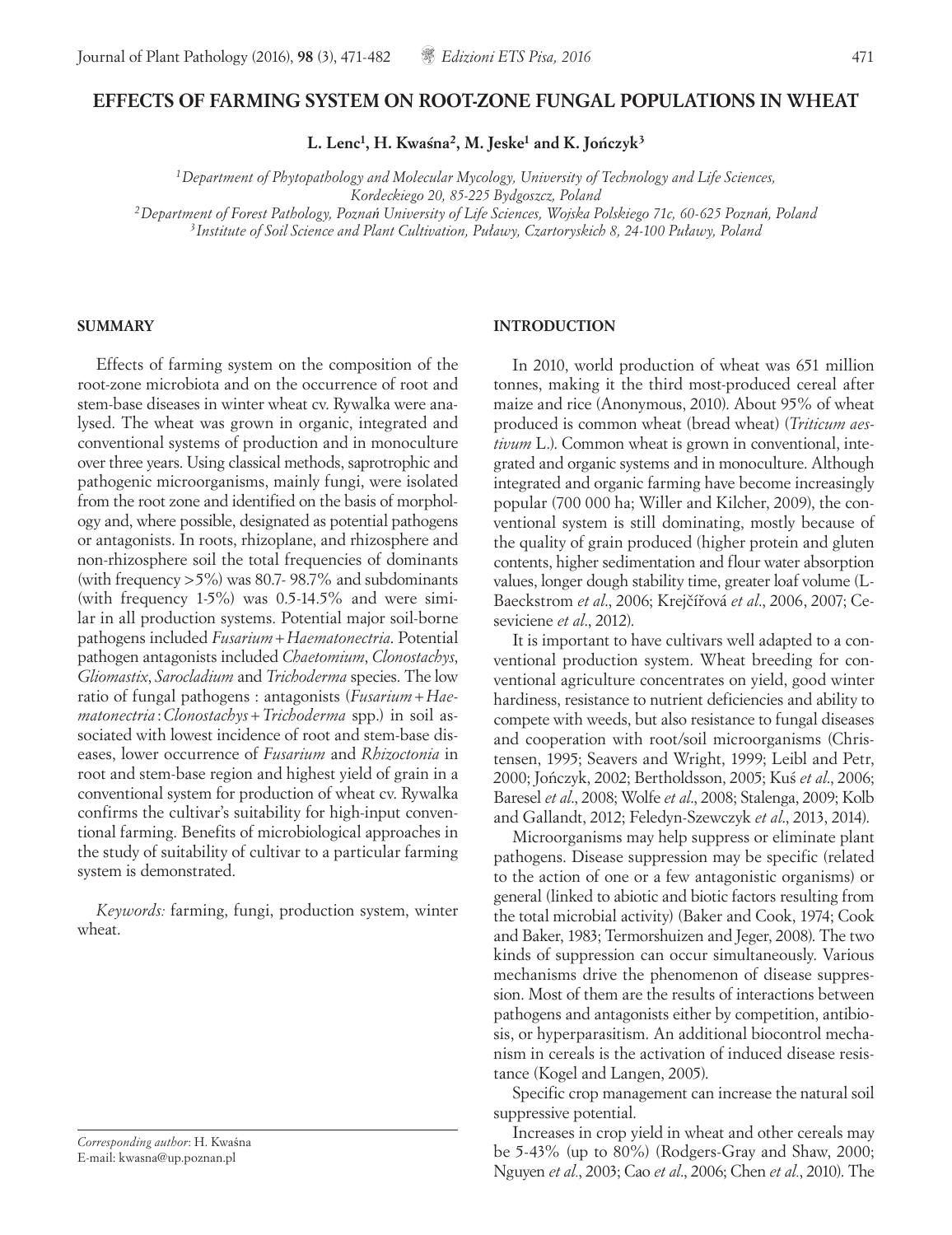effect is often attributed to specific microbial populations linked to the kind and amount of organic matter (Mazzola, 2002; Bonilla *et al*., 2012).

Saprotrophic and plant-growth promoting rhizosphere (PGPR) bacteria, root-colonizing pseudomonads and arbuscular mycorrhizal **(**AM) fungi are the disease-suppressive organisms most often studied (Zhu *et al*., 2001; Gu and Mazzola, 2003; Oehl *et al*., 2004; Behl *et al*., 2007; Sari *et al*., 2008). Endophytic, often symbiotic fungi have been studied rarely (Larkin *et al*., 1996; Berg *et al*., 2005; Rengel and Marschner, 2005; Lenc *et al*., 2015).

In Poland, Łukanowski (2000) and Lemańczyk and Sadowski (2002) showed that the composition of the fungal community in wheat roots, including pathogenic *Gaeumannomyces graminis* (Sacc.) Arx & D.L. Olivier var. *tritici* Walker, depended considerably on the previous crop. The lowest incidence of pathogens occurred in crops grown after a mixture of oats and barley, oats and pea or lupin as a pure stand. Lenc *et al*. (2015) showed that the fungal antagonists of pathogens in roots, rhizoplane and rhizosphere of winter wheat cv. Zyta were most frequent in the organic system and least frequent in monoculture, suggesting that these systems had the most and least diseasesuppressive habitats, respectively. Such studies can contribute to the development of strategies for manipulating the soil microbial environment as a viable crop management technique.

Plants, independently of habitat (resulting from the production system), evolve strategies for stimulating and supporting specific groups of antagonistic microorganisms in the rhizosphere (Smith *et al*., 1999; Cook, 2006). Differences in capacity of different plant genotypes to support specific groups of resident and introduced microbial antagonists have been reported (Larkin *et al*., 1993; Berg *et al*., 2002; Mazzola and Gu, 2000; Mazzola *et al*., 2004). More importantly, a genetic basis for specialization between plant host and microbial antagonists has been demonstrated (Smith *et al*., 1997, 1999).

The objectives of this study were to compare microbial communities (mostly fungi) in the root zone of winter wheat cv. Rywalka grown in different farming systems and to use the data to assess the suitability of cultivar to a particular (i.e. conventional) farming system. The study included evaluation of occurrence of: (i) root/soil microbiota in organic, integrated and conventional systems and monoculture, (ii) wheat fungal pathogens and their antagonists in the root/soil habitat, (iii) diseases caused by foot and root rot pathogens. Effects of the soil chemical properties and climate on the abundance of fungi was analysed additionally. The major pathogens considered were *Colletotrichum graminicola* (anthracnose), *Gaeumannomyces* (take-all), *Oculimacula* (eyespot), *Fusarium*+*Haematonectria*, *Pythium* (root and crown rot) and *Rhizoctonia* (sharp eyespot) (Pitt, 1964; Weise, 1987; Hornby and Bateman, 1998; Turner *et al*., 2001; Agrios, 2005; Bockus *et al*., 2010). The major antagonists include *Clonostachys* and *Trichoderma* spp. (Harman and Kubicek, 1998; Xue, 2002; Hue *et al*., 2009). Other fungi might act as minor pathogens or antagonists depending on several environmental and cultural factors (Mangan, 1967; Soytong *et al.*, 2001; Choi *et al*., 2009; Amarlou *et al*., 2010).

The ultimate objective is eventually to choose the production system that optimizes the soil microbial environment for reduced disease, increased production, and longterm sustainability. Using the classical method of microbial community profiling (based on pure- culture isolation and morphotyping) allows quantification and qualification of the viable and active components of the microbial communities.

### **MATERIALS AND METHODS**

**Site description**. Winter wheat (*T. aestivum*) cv. Rywalka was grown on experimental fields of the Institute of Soil Science and Plant Cultivation at Osiny, near Pulawy, Poland (51°52'02'' N, 22°05'25'' E) in three growing seasons (2008-2010). The soil was uniformly sandy loam with pH in H<sub>2</sub>O = 6.22-7.05, humus content =  $1.09-1.63\%$ , extractable soil nitrogen  $(NO<sub>3</sub><sup>-</sup> + NH<sub>4</sub><sup>+</sup>) = 43-170$  mg kg<sup>-1</sup> (Kjeldahl method), phosphorus=8.33-21.6mg kg−1 (Egner-Riehm method), potassium=4.30-16.90mg kg−1 (Egner-Riehm method), magnesium=6.03-10.93mg kg−1 (Schachtschabel method). The average temperature during the flowering and ripening stages of wheat growth (June and July) in 2008-2010 was 18.4-20.2°C, with the highest in 2010. Precipitation in June and July 2008-2010 was 90.4-164.8mm, with 2009 being the wettest year.

In 1998 the 13-ha field was divided into blocks of 5, 4, 3 and 1ha, under organic, integrated and conventional systems, and monoculture of wheat, respectively. In 2008, for experimental purposes, each block was sub-divided into 1-ha whole plots and each plot sub-divided into four replicate sub-plots (2500m2 ). This non-randomized block design was necessitated by practical constraints. The number of whole plots was determined by the number of crops in the rotation sequence. The type of rotation, preceding crops, cover crop, tillage, organic and inorganic fertilizers, pesticides and weed removal applied in each system are presented in Table 1. The winter wheat seed was sown one week after winter ploughing. Phased-in crop sequences ensured that one whole plot of winter wheat in each system was available for sampling in each harvest year 2008-2010.

**Collection of samples.** Each year (2008-2010), in each system, roots of wheat plants were collected from 100 randomly sampled plants at the soft dough growth stage (GS 85; Zadoks *et al*., 1974); 25 plants were collected along a diagonal transect in each of the four replicate sub- plots. Roots were shaken for collection of rhizosphere soil and the soil was then bulked. Each year (2008-2010), before harvest, 20 sub-samples of non-rhizosphere soil were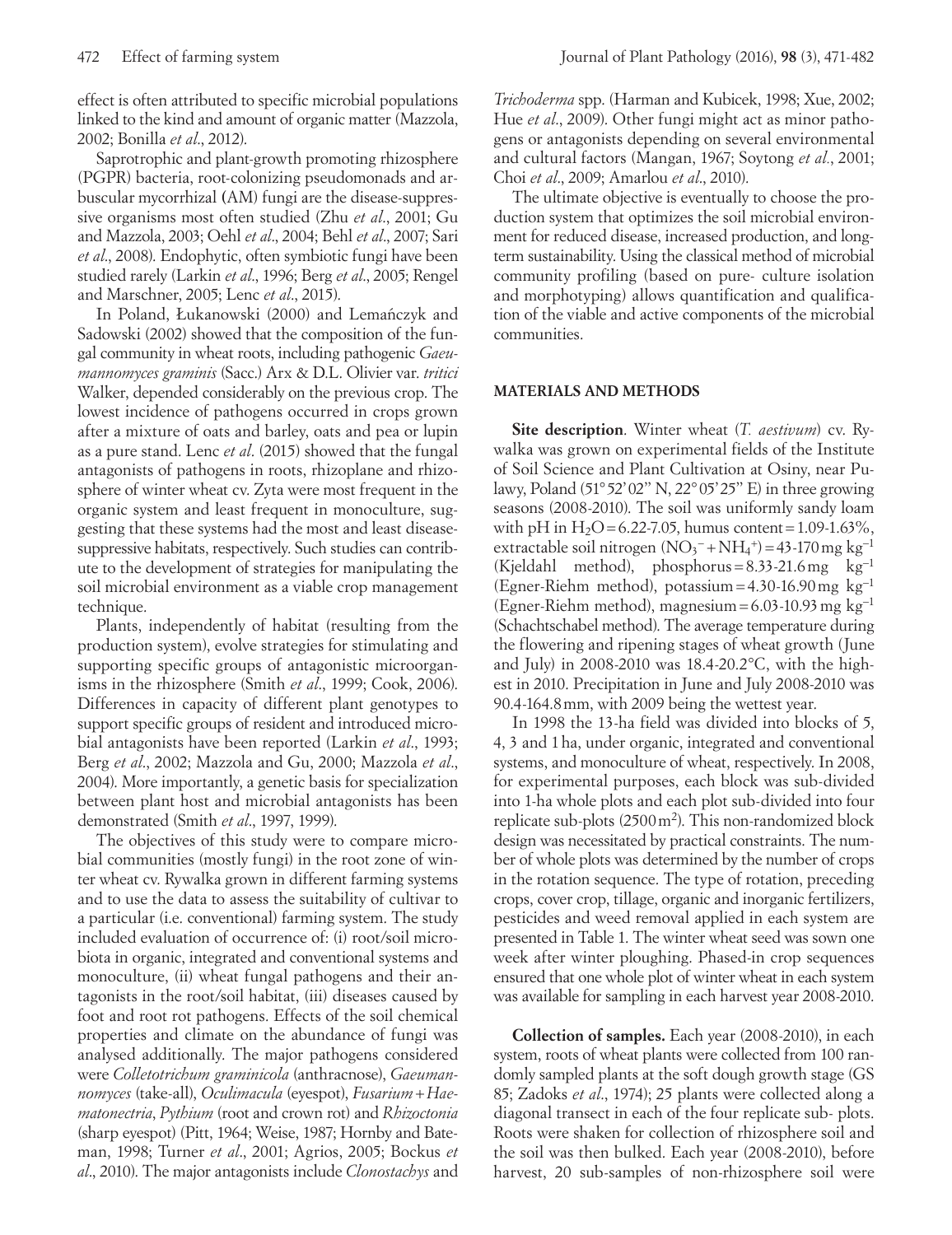| Table 1. Crop management procedures used in different systems of wheat production at Osiny in 2008-2010 |  |  |  |  |
|---------------------------------------------------------------------------------------------------------|--|--|--|--|
|---------------------------------------------------------------------------------------------------------|--|--|--|--|

| Treatment                | Organic                                                                                                                                                                                                                                                 | Integrated                                                                                                                                   | Conventional                                                                                                                     | Monoculture                                                                          |  |
|--------------------------|---------------------------------------------------------------------------------------------------------------------------------------------------------------------------------------------------------------------------------------------------------|----------------------------------------------------------------------------------------------------------------------------------------------|----------------------------------------------------------------------------------------------------------------------------------|--------------------------------------------------------------------------------------|--|
| Crop<br>rotation         | Extended                                                                                                                                                                                                                                                | Extended                                                                                                                                     | Limited                                                                                                                          | Limited                                                                              |  |
| Rotation                 | 1. potato<br>2. spring wheat<br>3. white clover (Trifolium repens<br>$L$ .) + forage grasses<br>4. clover+forage grasses<br>5. winter wheat                                                                                                             | 1. potato<br>2. spring wheat<br>3. faba bean (Vicia faba L.)<br>4. winter wheat                                                              | 1. spring wheat<br>2. oilseed rape (Brassica napus L.)<br>3. winter wheat                                                        | winter wheat                                                                         |  |
| Cover<br>Crop            | 2008: narrow-leaved lupin<br>(Lupinus angustifolius L.) (70 kg<br>$ha^{-1}$ ) + white mustard (Sinapis<br>$alba$ L.) (20 kg ha <sup>-1</sup> ) + buckwheat<br>(Fagopyrum esculentum Moench)<br>$(20 \text{ kg ha}^{-1})$ applied after wheat<br>harvest |                                                                                                                                              |                                                                                                                                  |                                                                                      |  |
|                          | 2009: narrow-leaved lupin (120<br>kg ha <sup>-1</sup> ) + buckwheat (40 kg ha <sup>-1</sup> )                                                                                                                                                           |                                                                                                                                              |                                                                                                                                  |                                                                                      |  |
|                          | 2010: narrow-leaved lupin (100<br>kg ha <sup>-1</sup> ) + buckwheat (20 kg ha <sup>-1</sup> )                                                                                                                                                           |                                                                                                                                              |                                                                                                                                  |                                                                                      |  |
| Tillage                  | plough (24-26 cm deep)                                                                                                                                                                                                                                  | Autumn: first plough (12-14 cm deep), disc harrowing, shredding of<br>the cover crop, post-harvest tillage (grubber), disc harrowing, winter | Autumn: post-harvest tillage (grubber), disc harrowing, winter<br>plough (24-26 cm deep)                                         |                                                                                      |  |
| Organic<br>fertilizers   | Compost <sup>a</sup> : under potato, in October, 30t ha <sup>-1</sup>                                                                                                                                                                                   |                                                                                                                                              |                                                                                                                                  |                                                                                      |  |
| Inorganic<br>fertilizers | Autumn - Potassium sulphate                                                                                                                                                                                                                             |                                                                                                                                              | Autumn - Polifoska (NPK + Mg + S) or ammonium nitrate (NH <sub>4</sub> NO <sub>3</sub> + CaCO <sub>3</sub> + MgCO <sub>3</sub> ) |                                                                                      |  |
|                          | 2007-2010: 75 kg K <sub>2</sub> O ha <sup>-1</sup><br>Ground rock phosphate                                                                                                                                                                             | $2007 - 2010$ : $116 + 107 + 98 + 113$<br>NH <sub>4</sub> kgha <sup>-1</sup> (in 3-4 doses)                                                  | $2007-2010$ : $173 + 150 + 140 + 151$<br>$NH_4$ kg ha <sup>-1</sup> (in 3-4 doses)                                               | $2007 - 2010$ : $157 + 145 + 160 + 136$<br>$NH_4$ kg ha <sup>-1</sup> (in 3-4 doses) |  |
|                          | 2008, 2009: 36+36 kg PO <sub>4</sub> ha <sup>-1</sup><br>2010: 27 kg PO <sub>4</sub> ha <sup>-1</sup>                                                                                                                                                   | $2007 - 2010$ : 58 + 60 + 60 + 60 P <sub>2</sub> O <sub>5</sub><br>$kgha^{-1}$                                                               | 2007-2010: $64+70+75+70$ P <sub>2</sub> O <sub>5</sub> kgha <sup>-1</sup>                                                        |                                                                                      |  |
|                          |                                                                                                                                                                                                                                                         | $2007 - 2010$ : $80 + 60 + 78 + 90$<br>$K_2O$ kg ha <sup>-1</sup>                                                                            |                                                                                                                                  | 2007-2010: $96 + 75 + 98 + 105$ K <sub>2</sub> O kgha <sup>-1</sup>                  |  |
| Pesticides               |                                                                                                                                                                                                                                                         |                                                                                                                                              | Propiconazole + fenpropidin (Tilt Plus 400 EC) in April-May<br>2008: 11 ha <sup>-1</sup> ; 2010: 0.91 ha <sup>-1</sup>           |                                                                                      |  |
|                          |                                                                                                                                                                                                                                                         |                                                                                                                                              | Cyprodinil (Unix 75 WG) in May 2008: 0.71 ha <sup>-1</sup>                                                                       |                                                                                      |  |
|                          |                                                                                                                                                                                                                                                         |                                                                                                                                              | Protioconazol + tebuconazol (Prosaro 250 EC) in May-June                                                                         |                                                                                      |  |
|                          |                                                                                                                                                                                                                                                         | 2008-2009: $1.0 + 0.8$ l ha <sup>-1</sup>                                                                                                    | $2008:11ha^{-1}$                                                                                                                 | 2008-2009: $1.0 + 1.0$ l ha <sup>-1</sup>                                            |  |
|                          |                                                                                                                                                                                                                                                         |                                                                                                                                              | Trinexapac-ethyl (Modus 250 EC) in April-May                                                                                     |                                                                                      |  |
|                          |                                                                                                                                                                                                                                                         | $2009: 0.3$ l ha <sup>-1</sup>                                                                                                               |                                                                                                                                  | $2008: 0.41$ ha <sup>-1</sup>                                                        |  |
|                          |                                                                                                                                                                                                                                                         | $2009:0.81$ ha <sup>-1</sup>                                                                                                                 | Protioconazol + spiroxamine (Input 460 EC) in May                                                                                | $2009:1.01ha-1$                                                                      |  |
|                          |                                                                                                                                                                                                                                                         |                                                                                                                                              | 2.4D+dicamba (Aminopielik 450 SL) in May                                                                                         |                                                                                      |  |
|                          |                                                                                                                                                                                                                                                         | 2009-2010: $3.0 + 3.0$ l ha <sup>-1</sup>                                                                                                    |                                                                                                                                  | 2010: 3.01 ha <sup>-1</sup>                                                          |  |
|                          |                                                                                                                                                                                                                                                         |                                                                                                                                              | Thiophanate-methyl + tetraconazole (Yamato 303 SE) in June                                                                       |                                                                                      |  |
|                          |                                                                                                                                                                                                                                                         |                                                                                                                                              | 2010: 2.0 l ha <sup>-1</sup>                                                                                                     |                                                                                      |  |
|                          |                                                                                                                                                                                                                                                         |                                                                                                                                              |                                                                                                                                  | Fluroxypyr (Starane 250 EC) in May                                                   |  |
|                          |                                                                                                                                                                                                                                                         |                                                                                                                                              |                                                                                                                                  | 2008: 0.5 l ha <sup>-1</sup>                                                         |  |
|                          |                                                                                                                                                                                                                                                         |                                                                                                                                              |                                                                                                                                  | Fenoxaprop-P-ethyl (Puma Uniwersal 069 EW) in April-May                              |  |
|                          |                                                                                                                                                                                                                                                         |                                                                                                                                              |                                                                                                                                  | 2009-2010: 1.0 + 1.0 l ha <sup>-1</sup>                                              |  |
|                          |                                                                                                                                                                                                                                                         |                                                                                                                                              |                                                                                                                                  | Fenpropimorph (Corbel 750 EC) in April<br>2010: 1.0 l ha <sup>-1</sup>               |  |
| Removal of<br>weeds      | Harrowing or manually<br>during vegetation                                                                                                                                                                                                              | Harrowing                                                                                                                                    |                                                                                                                                  |                                                                                      |  |

aCompost included solid cattle manure enriched with grasses and clover and provided 2.8dt ha−1 of organic matter and 0.1t ha−1 of N, 0.04t ha−1 of P, 0.1 t ha−1 of K, 0.25t ha−1of Ca, 0.27t ha−1of Mg, 0.005 t ha−1of Na.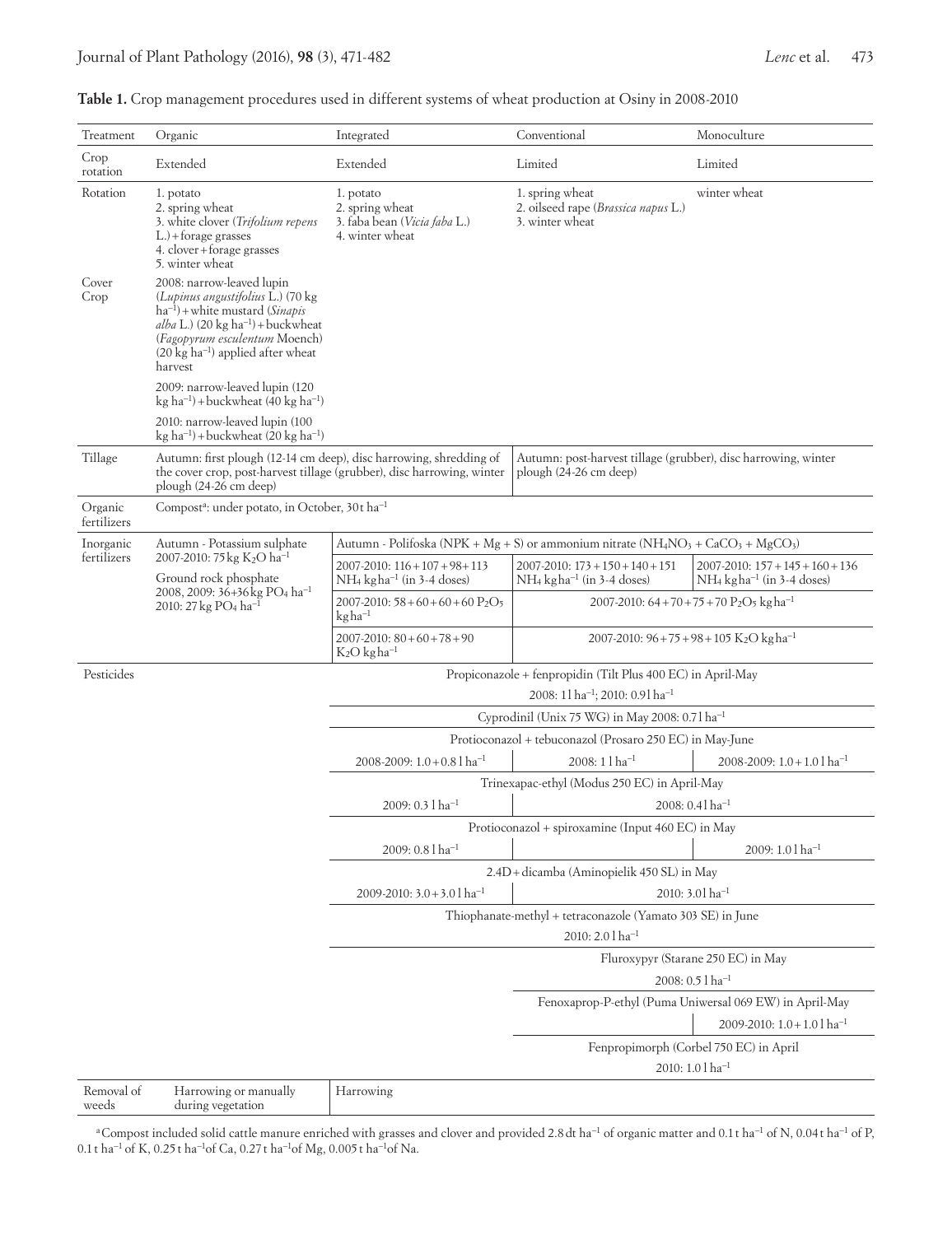collected using a 5 cm diameter soil-core sampler from the A horizon of the ploughed soil (0-20 cm deep) along a diagonal transect in each of the four replicate sub-plots in each system. Soil was mixed thoroughly by rotating for 12h.

**Isolation and identification of fungi.** Sixty root pieces of 1cm length (1g) were taken from 60 plants in each of the four replicate sub-plots in each system. The roots were rinsed successively in 10 flasks, each containing 70ml of sterile distilled water, for 2min each time. The ninth flask in the series also contained 30g of sterile quartz sand. Roots removed from the 10<sup>th</sup> flask were dried in sterilized blotting paper, cut into 5-mm lengths and placed on potato dextrose agar (PDA; 39g Difco PDA l−1, pH 5.5). Aliquots from the second and 10<sup>th</sup> flask were used for isolation of fungi from the rhizosphere soil and rhizoplane (the external surface of roots together with closely adhering soil particles and debris), respectively: 0.1ml was poured into an empty Petri dish and covered with liquid (50°C) Johnson-Martin's agar (JMA; glucose 10g l−1, peptone 5g l−1, KH2PO4 1g l−1, MgSO4.7H2O 0.5g l−1, rose Bengal 0.03 g l<sup>-1</sup>, aureomycin 0.0025 g l<sup>-1</sup>, agar 20 g l<sup>-1</sup>). The nonrhizosphere soil fungi were isolated after dilution of 1g of soil in 74g of sterile quartz sand; 0.02g of the mixture was then put into a Petri dish and covered with liquid JMA. Eight replicates were made from each sample, making 32 replicates from each system. All plates were incubated for 20 days at 25°C.

All colonies on each plate were examined macro- and microscopically and distinguished on the basis of colour, growth rate, hyphal characteristics and sporulation.

Colonies of each species were pre-identified and counted, and representatives were identified on PDA, synthetic nutrient agar (SNA; KH<sub>2</sub>PO<sub>4</sub> 1 g l<sup>-1</sup>, KNO<sub>3</sub> 1 g l<sup>-1</sup>, MgSO<sub>4</sub>.7H<sub>2</sub>O 0.5 g l<sup>-1</sup>, KCl 0.5 g l<sup>-1</sup>, glucose 0.2 g l<sup>-1</sup>, sucrose 0.2 g l−1, agar 20 g l−1), Czapek yeast autolysate agar (CYA; sucrose 30 g  $l^{-1}$ , powdered yeast extract 5 g  $l^{-1}$ , KH2PO4 1g l−1, Czapek concentrate 10ml l−1, agar 15g l−1) and 2% malt extract agar (MEA; powdered malt extract 20g l<sup>-1</sup>, glucose 20g l<sup>-1</sup>, peptone 1g l<sup>-1</sup>, agar 20g l<sup>-1</sup>). Identification was made mainly according to Domsch *et al*. (1980) and Klich and Pitt (1992) and fungal taxonomy was updated according to the CBS Fungal Biodiversity Centre nomenclature.

Abundance of fungi was defined as the number of colony-forming units in a sample. Frequency was defined as the proportion of isolates of an individual species in the total number of isolates from one habitat. Diversity was defined as the number of species in a sample. A species, or group of related species of fungi was considered as: (i) dominant, with frequency >5%, (ii) subdominant, with frequency 1-5%, or (iii) subrecedent, with frequency  $< 1\%$ (Tischler, 1949).

**Assessment of wheat disease and yield of grain.** Diseases were assessed on 100 plants collected randomly along a diagonal transect across each of the four replicate sub-plots in each system, at the dough growth stage (GS 80). After separating stems from leaf sheaths and washing, plants, including stem base and roots, were assessed for disease occurrence. Each disease was expressed as incidence. Isolation was used to verify the pathogens associated with disease symptoms. Pieces of root (0.5 cm long) and of stem bases (1 cm long) were surface-sterilized for 1min in aqueous 10% ethanol, then in 8% sodium hypochlorite, rinsed twice with sterile distilled water, dried on sterile filter paper and placed on 2% PDA + 160 mg l<sup>−1</sup> streptomycin sulphate. For *G. graminis* var. *tritici* and *Oculimacula* spp., root and stem pieces were placed on Ggt semi-selective medium (Juhnke *et al*., 1984) and 2.0% Bacto agar+50mg l−1 rifampicin (Murray, 1992), respectively. Plates were incubated for 10 days at 15°C under near-ultraviolet light (NUV). No distinction was made between the closely-related *O. yallundae* (Wallwork & Spooner) Crous & W. Gams and *O. acuformis* (Boerema, R. Pieters & Hamers) Crous. Isolations were also made from control plants with no disease symptoms. Average yield of grain (at 15% moisture) was determined from eight 25m2 areas in each system. Number of ears was determined on  $1 \text{ m}^2$ in each sub-plot. Thousand**-**kernel weight was determined from randomly distributed plants in each sub-plot.

**Statistical analysis.** Abundance and diversity of fungi were compared across the four systems (organic, integrated, conventional and monoculture) and three years (2008, 2009 and 2010) by  $\chi^2$  tests. All analyses were done separately for roots, rhizoplane, rhizosphere soil and nonrhizosphere soil. The analysis included main effects and involved constructing single models corresponding to the hypotheses. Relationships between abundances of fungi and soil chemical properties or weather variables were estimated by Pearson's correlation coefficient.

# **RESULTS**

Fungi and Oomycota in each farming system were grouped into dominance classes (Tables 2 and 3). Dominants and subdominants included Zygomycota and Ascomycota fungi. In roots, rhizoplane, and rhizosphere and non-rhizosphere soil the total frequencies of microorganisms in two main classes were: (i) dominants (represented by 40 taxa) 80.7-98.7% and similar in all systems and years; (ii) subdominants (represented by 25 taxa) 0.5-2.1% in roots, 3.7-9.5% in the rhizoplane, 3.7-7.3% in rhizosphere soil and 7.1-14.5% in non-rhizosphere soil and also similar in all systems and years. There were 25 taxa of fungal and oomycetous subrecedents with frequency <1%, including *Acremoniella fusca* (Kunze & J.C. Schmidt) Sacc., *Acrostalagmus luteoalbus* (Link) Zare. W. Gams & Schroers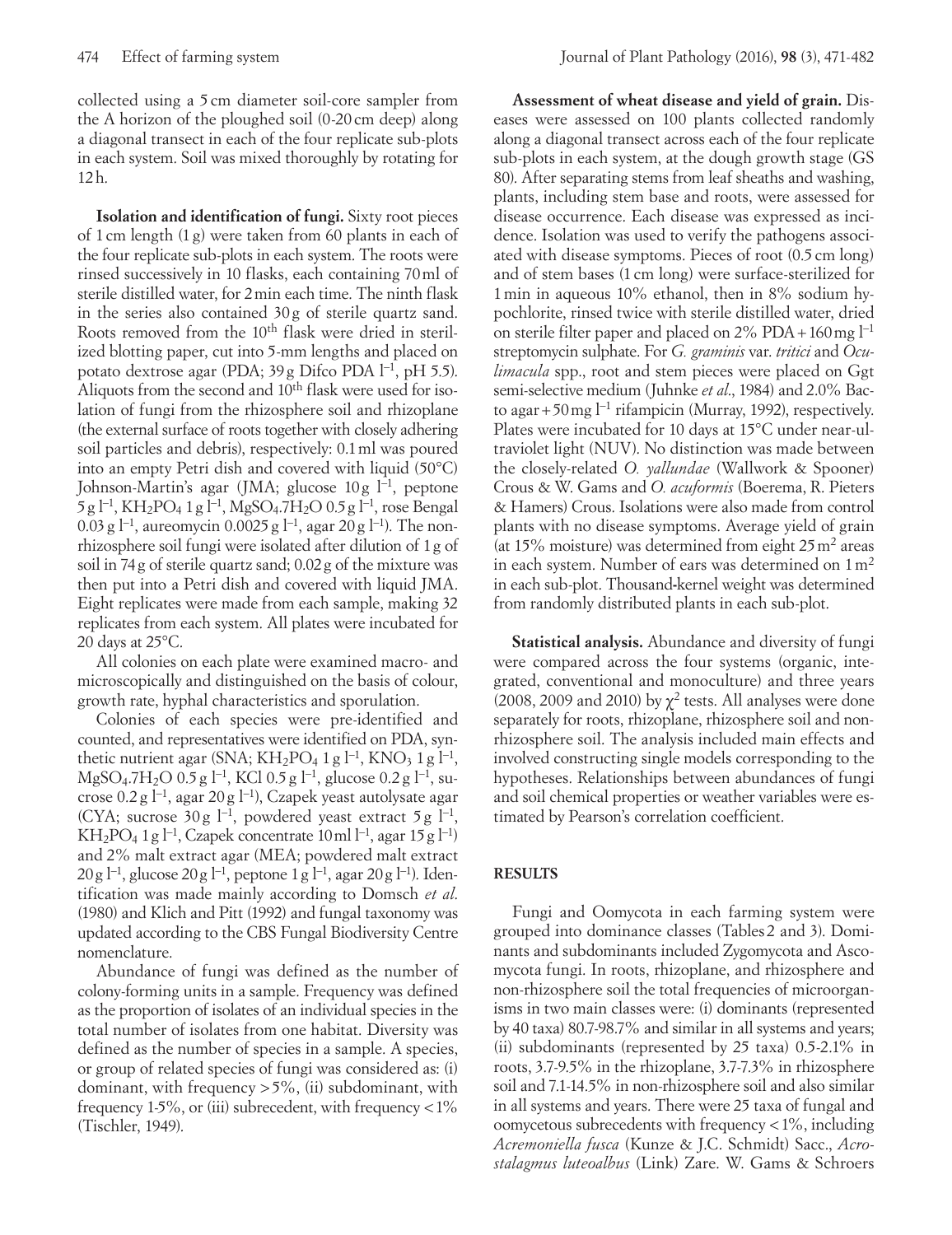### **Table 2.** Frequency (%) of dominant fungi (>5% in at least one habitat) in winter wheat cv. Rywalka at Osiny in 2008-2010.

|                                                                                                                                                                                                |                      | Habitat           |                                |                              |                          |
|------------------------------------------------------------------------------------------------------------------------------------------------------------------------------------------------|----------------------|-------------------|--------------------------------|------------------------------|--------------------------|
| Group                                                                                                                                                                                          | Production<br>system | Roots             | Rhizoplane                     | Rhizosphere<br>soil          | Non-rhizosphere<br>soil  |
| Zygomycota                                                                                                                                                                                     |                      |                   |                                |                              |                          |
| Absidia glauca Hagem+A. spinosa Lendn.+Actinomucor elegans (Eidam)                                                                                                                             | $\bigcirc$           | 1.2 <sup>a</sup>  | 4.6 <sup>ab</sup>              | 9.3 <sup>a</sup>             | 1.5                      |
| C.R. Benj. & Hesselt. + Cunninghamella elegans Lendn. + Mucor circinelloides                                                                                                                   | Ι                    | 5.0               | $13.3^a$                       | 14.2                         | 0.4                      |
| Tiegh.+M. hiemalis Wehmer+M. moelleri (Vuill.) Lendn.+M. mucedo                                                                                                                                | C                    | 4.0               | 6.6                            | 6.8 <sup>b</sup>             | 1.4                      |
| Fresen + Rhizopus arrhizus A. Fisch. + R. stolonifer (Ehrenb.) Vuill.)                                                                                                                         | М                    | 7.5 <sup>a</sup>  | 13.9 <sup>b</sup>              | $25.3^{ab}$                  | 2.8                      |
|                                                                                                                                                                                                | $\bigcirc$           |                   |                                |                              |                          |
| Umbelopsis vinacea (Dixon-Stew.) Arx                                                                                                                                                           | Ι<br>C               |                   | 6.6                            | 0.3                          |                          |
|                                                                                                                                                                                                | М                    | 0.5               |                                |                              | 2.4                      |
| Ascomycota                                                                                                                                                                                     |                      |                   |                                |                              |                          |
|                                                                                                                                                                                                | $\bigcirc$           |                   | 5.6 <sup>a</sup>               | 2.8                          | 0.2                      |
|                                                                                                                                                                                                | Ι                    | 2.0               | 0.4 <sup>a</sup>               | 0.7                          | 0.1                      |
| Alternaria alternata (Fr.) Keissl. <sup>2</sup>                                                                                                                                                | $\mathsf C$          |                   | 1.7                            | 2.1                          | 0.1                      |
|                                                                                                                                                                                                | М                    |                   | 3.1                            | 0.2                          |                          |
|                                                                                                                                                                                                | $\bigcirc$           |                   | 9.6 <sup>a</sup>               | 0.5                          | 0.4                      |
| Cladosporium herbarum (Pers.) Link <sup>2</sup>                                                                                                                                                | Ι                    |                   | 2.8 <sup>abc</sup>             | 0.1                          | 1.0                      |
|                                                                                                                                                                                                | $\mathsf C$          |                   | 10.2 <sup>b</sup>              | 0.1                          | 0.7                      |
|                                                                                                                                                                                                | М                    |                   | 17.0 <sup>c</sup>              | 3.2                          | 0.2                      |
| Clonostachys rosea f. catenulata (J.C. Gilman & E.V. Abbott) Schroers+C. rosea f.                                                                                                              | $\circ$              | 5.4               | 5.0                            | 5.3 <sup>a</sup>             | 3.6                      |
| rosea (Link) Schroers. Samuels. Seifert & W. Gams+C. solani f. solani (Harting)                                                                                                                | Ι                    | 1.0 <sup>a</sup>  | 1.8                            | 0.7 <sup>ab</sup>            | 1.8                      |
| Schroers & W. Gams <sup>3</sup>                                                                                                                                                                | $\mathsf{C}$         | 6.5 <sup>ab</sup> | 1.7                            | 7.1 <sup>bc</sup>            | 2.4                      |
|                                                                                                                                                                                                | М<br>$\bigcirc$      | 0.9 <sup>b</sup>  | 1.5                            | 1.1 <sup>c</sup>             | 1.7                      |
| Fusarium cerealis (Cooke) Sacc.+F. culmorum (W. G. Sm.) Sacc.+F. oxysporum                                                                                                                     |                      | 57.9              | $42.3^{ab}$                    | 31.8 <sup>a</sup><br>58.7abc | 19.7 <sup>ab</sup>       |
| Schlecht. emend. Snyd. et Hans. + F. poae (Peck) Wollenw. + Fusarium<br>sporotrichioides Sherb. + Gibberella avenacea R.J. Cook + G. intricans Wollenw. +                                      | Ι.<br>$\mathsf C$    | 54.8<br>39.8      | 53.9cd<br>$26.1$ <sup>ac</sup> | 32.1 <sup>b</sup>            | 12.7<br>8.0 <sup>a</sup> |
| G. pulicaris (Fr.) Sacc. + G. tricincta El-Gholl, McRitchie, Schoult. & Ridings +<br>G. zeae (Schwein.) Petch + Haematonectria haematococca (Berk. & Broome)<br>Samuels & Rossman <sup>1</sup> | М                    | 48.8              | 26.5 <sup>bd</sup>             | 36.8 <sup>c</sup>            | 6.7 <sup>b</sup>         |
|                                                                                                                                                                                                | $\circ$              | 5.0               | 19.9 <sup>a</sup>              | 18.7 <sup>a</sup>            | 38.0                     |
| <i>Penicillium</i> spp. including <i>P. glaucoalbidum</i> (Desm.) Houbraken & Samson <sup>2</sup>                                                                                              | Ι                    | 7.0               | 10.9 <sup>b</sup>              | 11.2 <sup>b</sup>            | 50.3 <sup>a</sup>        |
|                                                                                                                                                                                                | $\mathsf{C}$         | 5.0               | $22.4^{bc}$                    | $23.3$ bc                    | 38.7                     |
|                                                                                                                                                                                                | М                    | 5.6               | 8.0 <sup>ac</sup>              | 6.9 <sup>ac</sup>            | 29.8 <sup>a</sup>        |
|                                                                                                                                                                                                | $\circ$              | 12.4              | 0.4                            |                              |                          |
| Periconia macrospinosa Lefebvre & Aar.G. Johnson <sup>2</sup>                                                                                                                                  | Ι<br>C               | 12.6<br>6.5       |                                |                              |                          |
|                                                                                                                                                                                                | М                    | 6.6               |                                |                              | 0.3                      |
|                                                                                                                                                                                                | $\circ$              |                   | 1.1                            | 1.6                          | 3.2                      |
|                                                                                                                                                                                                | I                    |                   | 0.4                            | 0.4                          | 0.6 <sup>a</sup>         |
| Phoma eupyrena Sacc.+P. glomerata (Corda) Wollenw. & Hochapfel <sup>2</sup>                                                                                                                    | С                    |                   | 4.2                            | 0.6                          | $5.5^{\mathrm{a}}$       |
|                                                                                                                                                                                                | М                    | 0.9               | 0.5                            |                              | 2.0                      |
|                                                                                                                                                                                                | $\circ$              | 16.2 <sup>a</sup> | 6.2 <sup>ab</sup>              | 20.9 <sup>a</sup>            | 18.1 <sup>ad</sup>       |
| Trichoderma hamatum (Bon.) Bain. + T. harzianum Rifai + T. koningii Oudem. +                                                                                                                   | Ι                    | 15.6 <sup>b</sup> | 2.6 <sup>cd</sup>              | 7.4 <sup>abc</sup>           | $13.8^{bc}$              |
| T.polysporum (Link ex Pers.) Rifai + T. viride Pers. ex Gray <sup>3</sup>                                                                                                                      | $\mathsf C$          | 36.9ab            | 17.5 <sup>ac</sup>             | $22.5^{\rm b}$               | 31.8 <sup>ab</sup>       |
|                                                                                                                                                                                                | M                    | 24.4              | 19.9 <sup>bd</sup>             | 20.0 <sup>c</sup>            | 40.7 <sup>cd</sup>       |
|                                                                                                                                                                                                | $\bigcirc$<br>Ι      | 96.9              | 90.1                           | 81.6                         | 83.2                     |
| Frequency of Ascomycota dominants                                                                                                                                                              |                      | 93.0<br>94.7      | 72.8<br>83.8                   | 79.2<br>87.8                 | 80.3<br>87.5             |
|                                                                                                                                                                                                |                      | 87.2              | 76.5                           | 68.2                         | 81.1                     |
|                                                                                                                                                                                                | М<br>$\bigcirc$      | 98.1              | 94.7                           | 90.9                         | 84.7                     |
|                                                                                                                                                                                                | Ι                    | 98.0              | 92.7                           | 93.7                         | 80.7                     |
| Total frequency of dominants (Zygomycota + Ascomycota)                                                                                                                                         |                      | 98.7              | 90.4                           | 94.6                         | 88.9                     |
|                                                                                                                                                                                                | C<br>M               | 95.2              | 90.4                           | 93.5                         | 86.3                     |
|                                                                                                                                                                                                | $\circ$              | 6                 | 6                              | 6                            | 5                        |
|                                                                                                                                                                                                | Ι.                   | 5                 | 5                              | 6                            | 3                        |
| Number of dominant species                                                                                                                                                                     | $\mathsf C$<br>M     | 7                 | 7                              |                              | $\overline{4}$           |
|                                                                                                                                                                                                |                      | 5                 | 6                              | 6                            | 3                        |

O = organic system; I = integrated system; C = conventional system; M = monoculture.<br>a,b,c,d<sub>the</sub> same letter in a column shows statistically significant difference (*P* = 0.05 or *P* = 0.001) between systems according to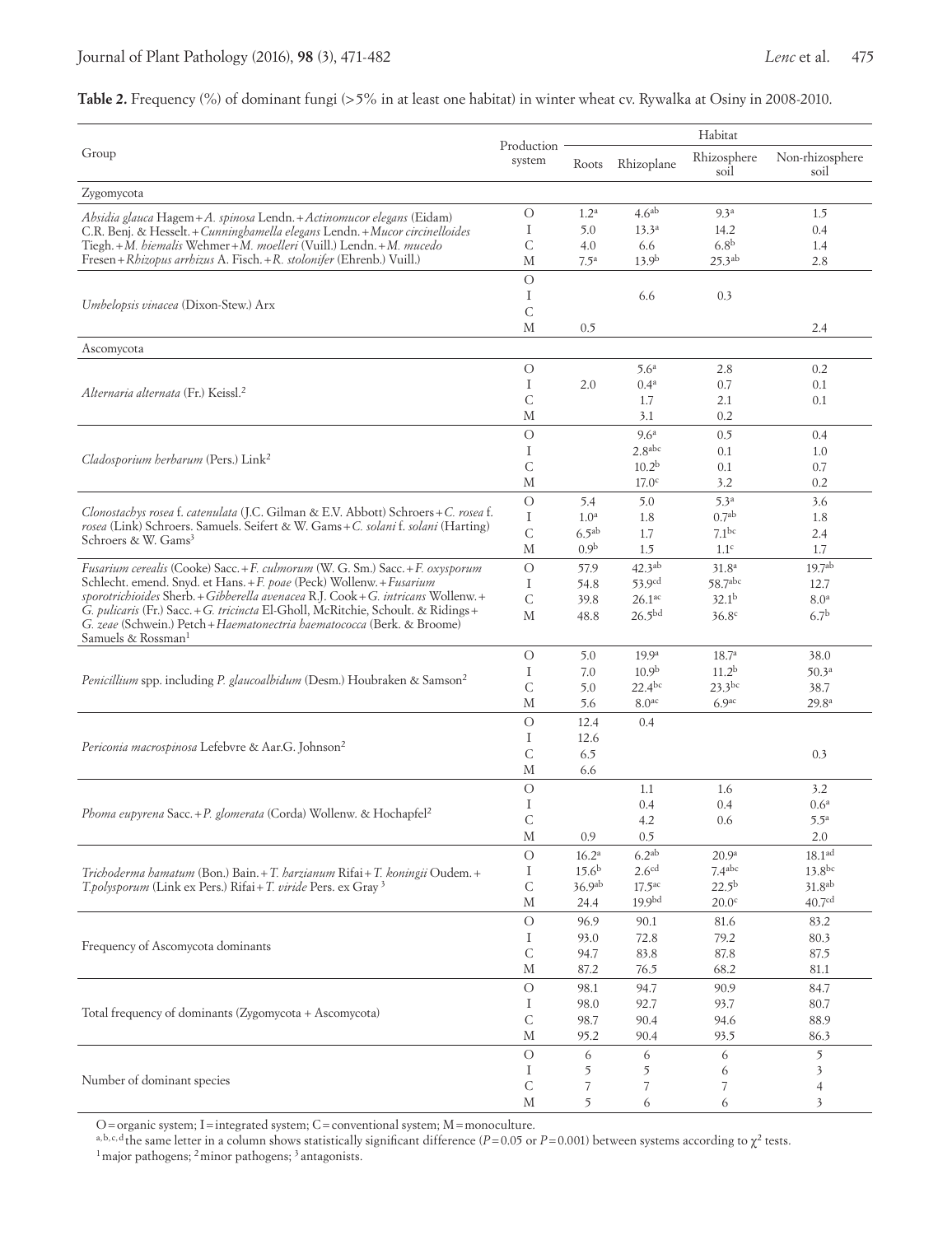# **Table 3.** Frequency (%) of subdominant fungi (1-5% in at least one habitat) in winter wheat cv. Rywalka at Osiny in 2008-2010.

|                                                                                                              |                      |                         | Habitat                 |                     |                         |  |
|--------------------------------------------------------------------------------------------------------------|----------------------|-------------------------|-------------------------|---------------------|-------------------------|--|
| Species or group (explanation in Results)                                                                    | Production<br>system | Roots                   | Rhizoplane              | Rhizosphere soil    | Non-rhizosphere<br>soil |  |
| Zygomycota                                                                                                   |                      |                         |                         |                     |                         |  |
|                                                                                                              | $\circ$<br>Ι         |                         | 1.2<br>2.6              | 2.6<br>0.3          | 0.5<br>1.0              |  |
| Mortierella alpina Peyronel + M. hyalina (Harz) W. Gams + M. zonata<br>Linnem. ex W. Gams + Mortierella spp. | С                    |                         | 2.0                     |                     |                         |  |
|                                                                                                              | М                    |                         | 0.3                     | 0.8<br>0.4          | 0.5<br>3.7              |  |
| Ascomycota                                                                                                   |                      |                         |                         |                     |                         |  |
|                                                                                                              | $\bigcirc$           |                         |                         |                     | 0.4                     |  |
| Arthrinium phaeospermum (Corda) M.B. Ellis <sup>2</sup>                                                      | Ι<br>С               |                         | 0.1                     |                     |                         |  |
|                                                                                                              | М                    |                         | 3.8                     | 2.1                 | 0.2                     |  |
|                                                                                                              | $\circ$              |                         |                         |                     |                         |  |
| Aspergillus fumigatus Fresen. + A. niger Tiegh. + Aspergillus spp. 2                                         | Ι                    |                         | 0.1                     |                     | 0.2                     |  |
|                                                                                                              | С<br>М               | 1.0                     | 0.1                     |                     | 0.1                     |  |
|                                                                                                              | $\circ$              |                         | 0.1                     |                     | 4.0                     |  |
|                                                                                                              | Ι                    |                         |                         | 0.1                 | 2.9                     |  |
| Chaetomium cochliodes Palliser + C. funicola Cooke + Chaetomium spp. $3$                                     | С                    |                         | 0.1                     | 0.6                 | 2.3                     |  |
|                                                                                                              | М                    |                         |                         | 0.9                 | 2.6                     |  |
|                                                                                                              | $\circ$<br>Ι         | 1.0                     |                         |                     | 0.1                     |  |
| Colletotrichum graminicola (Ces.) G.W. Wilson <sup>1</sup>                                                   | С                    |                         | 0.3                     | 0.3                 |                         |  |
|                                                                                                              | М                    | 0.5                     |                         |                     | 0.2                     |  |
|                                                                                                              | $\circ$              |                         | 0.7                     | 0.9                 |                         |  |
| Epicoccum nigrum Link <sup>2</sup>                                                                           | Ι<br>С               | 0.5<br>0.5              | 0.1<br>0.3              | 0.1                 | 0.3                     |  |
|                                                                                                              | М                    |                         | 3.1                     | 0.6                 |                         |  |
|                                                                                                              | $\circ$              |                         | 0.2                     |                     | 1.4                     |  |
| Gibellulopsis nigrescens (Pethybr.) Zare. W. Gams & Summerb.                                                 | Ι                    |                         |                         | 0.1                 | 3.1                     |  |
|                                                                                                              | С<br>М               |                         | 0.9                     | 0.6<br>0.2          | 2.1<br>1.1              |  |
|                                                                                                              | $\circ$              |                         | 0.2                     | 1.1                 | 1.4                     |  |
| Gliomastix cerealis (P. Karst.) C.H. Dickinson + G. murorum (Corda) S.                                       | Ι                    |                         |                         |                     | 1.3                     |  |
| Hughes                                                                                                       | С                    |                         | 0.5                     |                     | 0.1                     |  |
|                                                                                                              | М<br>$\circ$         |                         | 1.1                     | 1.4                 | 0.4<br>0.9              |  |
|                                                                                                              | Ι                    |                         | 0.5                     | 0.7                 | 0.9                     |  |
| Humicola fuscoatra Traaen + H. grisea Traaen                                                                 | С                    |                         | 0.1                     | 0.4                 |                         |  |
|                                                                                                              | М                    |                         | 0.2                     |                     | 0.2                     |  |
|                                                                                                              | $\circ$<br>Ι         |                         | 0.1                     | 0.9                 | 0.1<br>3.3              |  |
| Paecilomyces variotii Bainier + Paecilomyces spp.                                                            | С                    |                         |                         | 0.3                 | 0.4                     |  |
|                                                                                                              | М                    |                         | 0.1                     |                     | 1.1                     |  |
|                                                                                                              | $\circ$              | 2.1                     | 0.1                     | 0.2                 | 0.1                     |  |
| Purpureocillium lilacinum (Thom) Luangsa-ard, Houbraken, Hywel-Jones                                         | Ι<br>С               | 0.5                     | 2.5<br>0.6              | 3.7<br>0.3          | 0.8<br>0.3              |  |
| & Samson                                                                                                     | M                    |                         | 1.8                     | 0.4                 | 0.4                     |  |
|                                                                                                              | $\circ$              |                         |                         | 0.2                 | 0.7                     |  |
| Sarocladium strictum (W. Gams) Summerb. <sup>3</sup>                                                         | Ι                    |                         | 0.3                     | 0.4                 | 0.6                     |  |
|                                                                                                              | $\mathsf C$<br>М     |                         | 1.6<br>0.1              | 0.4<br>0.6          | 0.7<br>1.1              |  |
|                                                                                                              | $\circ$              |                         |                         |                     | 0.7                     |  |
| Torulomyces indicus (S.B. Saksena) M.H. Hashmi, W.B. Kendr. & E.B.G.                                         | Ι                    |                         | 0.3                     | $0.1\,$             | 0.3                     |  |
| Jones <sup><math>2</math></sup>                                                                              | $\mathsf C$          |                         |                         |                     | 0.3                     |  |
|                                                                                                              | М<br>$\bigcirc$      | 2.1                     | 0.1<br>2.5 <sup>a</sup> | 0.4<br>4.7          | 1.1<br>9.7              |  |
|                                                                                                              | Ι                    | $2.0\,$                 | 3.9                     | 5.2                 | 13.5                    |  |
| Frequency of Ascomycota subdominants                                                                         | С                    | $0.5\,$                 | 4.5                     | 2.9                 | 6.6                     |  |
|                                                                                                              | М                    | 1.5                     | $9.2^{\rm a}$           | 5.2                 | 8.4                     |  |
|                                                                                                              | $\bigcirc$<br>Ι      | 2.1<br>$2.0\,$          | 3.7<br>6.5              | 7.3<br>5.5          | 10.2<br>14.5            |  |
| Total frequency of subdominants (Zygomycota + Ascomycota)                                                    | С                    | 0.5                     | 6.5                     | 3.7                 | 7.1                     |  |
|                                                                                                              | $\mathbf M$          | 1.5                     | 9.5                     | 5.6                 | 12.1                    |  |
|                                                                                                              | $\circ$              | $\boldsymbol{0}$        | 9                       | 13                  | 7                       |  |
| Number of subdominant species                                                                                | Ι<br>С               | 3<br>$\mathbf{1}$       | 8<br>11                 | $\overline{4}$<br>8 | 11<br>9                 |  |
|                                                                                                              | $\mathbf M$          | $\overline{\mathbf{3}}$ | 12                      | 6                   | $12\,$                  |  |

O=organic system; I=integrated system; C=conventional system; M=monoculture.<br>a,b,c,d<sub>the</sub> same letter in a column shows statistically significant difference (P=0.05 or P=0.001) between systems according to  $\chi^2$  tests.<br><sup></sup>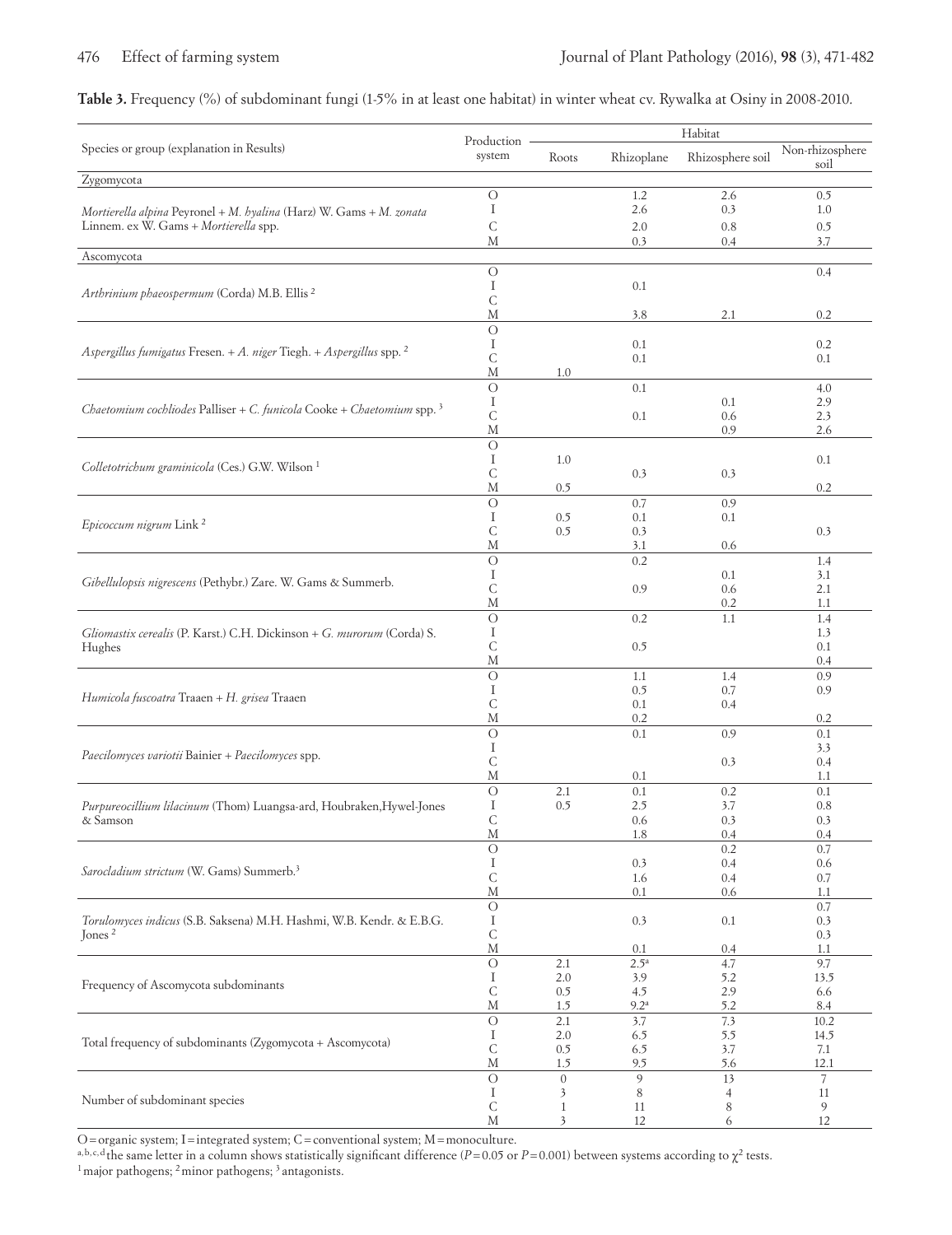| System           |                       | No. colony-forming units in sample |                      |                      |                  | No. species     |                 |             |  |
|------------------|-----------------------|------------------------------------|----------------------|----------------------|------------------|-----------------|-----------------|-------------|--|
|                  | 2008                  | 2009                               | 2010                 | Mean                 | 2008             | 2009            | 2010            | Mean        |  |
| Roots            |                       |                                    |                      |                      |                  |                 |                 |             |  |
| $\circ$          | 97 <sup>1</sup>       | 76 <sup>a</sup>                    | 69 <sup>1</sup>      | 81                   | 12               | 6               | 7               | 8           |  |
| Ι                | 79 <sup>1</sup>       | 51 <sup>al</sup>                   | 69                   | 66                   | 13               | 6               | 6               | $\,$ 8 $\,$ |  |
| $\mathsf{C}$     | 73                    | 67                                 | 61                   | 67                   | 10               | 8               | 5               | 8           |  |
| M                | 73                    | 67                                 | 73                   | 71                   | 12               | 10              | 11              | 11          |  |
| Mean             | 81                    | 65                                 | 68                   |                      | 12               | 8               | $\overline{7}$  |             |  |
| Rhizoplane       |                       |                                    |                      |                      |                  |                 |                 |             |  |
| $\circ$          | $345$ <sup>ad1</sup>  | $343^{a2}$                         | 55312                | $414^{ab}$           | 25               | 25              | 28 <sup>a</sup> | 26          |  |
| Ι                | 382b12                | 524abc13                           | $603^{a23}$          | $503$ <sub>acd</sub> | 28               | 26              | 10 <sup>a</sup> | 21          |  |
| $\mathsf{C}$     | 423cd12               | 356b13                             | 499a23               | $426$ ce             | 27               | 27              | 19              | 24          |  |
| M                | 1039abc12             | 309c13                             | $516^{23}$           | $621$ bcde           | 28               | 22              | 17              | 22          |  |
| Mean             | 547                   | 383                                | 543                  |                      | 27               | 25              | 19              |             |  |
| Rhizosphere soil |                       |                                    |                      |                      |                  |                 |                 |             |  |
| $\circ$          | 225ab12               | 102 <sup>abc13</sup>               | 315ab23              | 214 <sup>a</sup>     | 25               | 13              | 19              | 19          |  |
| Ι                | 265c1                 | 156 <sup>ad12</sup>                | 285 <sup>cd2</sup>   | 235 <sup>b</sup>     | 26 <sup>1</sup>  | 17              | 13 <sup>1</sup> | 19          |  |
| $\mathsf C$      | $283$ <sup>ad12</sup> | $154^{bel3}$                       | 239ace23             | 225c                 | 30               | 18              | 18              | 22          |  |
| M                | 172 <sup>bcd1</sup>   | 99cde12                            | $198$ bde            | $156a^{bc2}$         | 21               | 13              | 11              | 15          |  |
| Mean             | 236                   | 128                                | 259                  |                      | 26               | 15              | 15              |             |  |
|                  | Non-rhizosphere soil  |                                    |                      |                      |                  |                 |                 |             |  |
| $\circ$          | 383abc12              | $265^{a13}$                        | 200 <sup>abc23</sup> | 283abc               | $40^{a1}$        | 30 <sup>a</sup> | 21 <sup>1</sup> | 30          |  |
| Ι                | 304ade12              | 332abc                             | $350$ ade1           | 329ade               | 30               | 23              | 28              | 27          |  |
| $\mathsf{C}$     | 148bd12               | 243b1                              | $276$ bdf2           | 222 <sub>bdf</sub>   | 27               | 23              | 18              | 23          |  |
| M                | 157 <sup>ce1</sup>    | $226^{c12}$                        | 159cef2              | 181 <sup>ccf</sup>   | 25 <sup>al</sup> | $12^{a1}$       | 19              | 19          |  |
| Mean             | 248                   | 267                                | 246                  |                      | 31               | 22              | 22              |             |  |

Table 4. Abundance and diversity of Fungi + Oomycota in winter wheat cv. Rywalka in four production systems.

O=organic system; I=integrated system; C=conventional system; M=monoculture.

a,b, c, d, e,f the same letter in a column shows statistically significant difference between systems according to  $\chi^2$  tests at *P*=0.05 or *P*=0.001.

<sup>1,2,3</sup> the same number in a row shows statistically significant difference between years according to  $\chi^2$  tests at *P*=0.05 or *P*=0.001.

(coprophilous), *Botrytis cinerea* Pers., *Cephalotrichum stemonitis* (Pers.) Nees (coprophilous), *Coniothyrium cerealis* E. Müll., *Dendryphion nanum* (Nees) S. Hughes (endophytic), *G. graminis*, *Geotrichum candidum* Link, *Geotrichum* spp., *Gonytrichum macrocladum* (Sacc.) S. Hughes, *Gymnoascus reessii* Baran., *Metacordyceps chlamydosporia*  (H.C. Evans) G.H. Sung, J.M. Sung (entomopathogenic), *Microascus brevicaulis* S.P. Abbott (entomopathogenic), *Monilia pruinosa* Cooke & Massee, *Myrothecium roridum*  Tode, *M. verrucaria* (Alb. & Schwein.) Ditmar, *Papulaspora irregularis* Hotson., *Preussia aemulans* (Rehm) Arx (mycoparasite), *Pythium* sp., *Sporothrix* spp., *Stachybotrys cylindrospora* C.N. Jensen, *Stemphylium* spp. (minor pathogen), *Thielavia terricola* (J.C. Gilman & E.V. Abbott) C.W. Emmons, *Torula* sp. and *Trichocladium asperum* Harz.

The least abundance of fungi was recorded in the conventional system. There were differences in abundance between years, often with least abundance in 2009 (Table 4).

Fungi were affiliated, where possible, as pathogens or antagonists. Major pathogens included *Fusarium + Haematonectria* spp., *G. graminis*, *Oculimacula* spp. and *Rhizoctonia* spp. Antagonists included *Chaetomium*, *Clonostachys*, *Gliomastix*, *Sarocladium* and *Trichoderma* species (Tables 2 and 3).

Potential minor pathogens included *Alternaria* (leaf spot), *Arthrinium* (damping off), *Aspergillus* spp. (storage

moulds), *B. cinerea* (damping off), *Cladosporium* (leaf spot), *C. cerealis*, *C. graminicola* (anthracnose), *E. nigrum*  (leaf spot, root and crown rot), *Penicillium* spp. (storage moulds), *Periconia*, *Phoma* (leaf spot), *Pythium* spp. and Zygomycota (storage moulds).

Major pathogens were less abundant and antagonists were more abundant, often significantly, in the conventional system than in other systems (Tables5 and 6). Mean ratio of the major fungal pathogens : antagonists (*Fusarium+Haematonectria*:*Clonostachys*+*Trichoderma* spp.) was low in the conventional system and highest in integrated system (Table6).

Symptoms of root and stem-base diseases were observed on 35.6% (conventional system) to 70.3% (monoculture) plants (Table6). *Fusarium* was isolated from similar numbers of plants in all systems and *Rhizoctonia* from the smallest number of plants in the conventional system. *Oculimacula* was most frequent in monoculture (Table 6). Most occurrence of *Oculimacula* in the root and stem-base region was associated with least abundance of *Penicillium* in soil. *Gaeumannomyces graminis* var. *tritici* and *Pythium* were scarce in soil (subrecedents).

The smaller abundance of fungi in the conventional system was usually associated with lower soil acidity. Abundance of fungi: (i) in roots and rhizoplane, increased with higher soil nitrogen content (*r*=0.93-0.94; *P*<0.0001),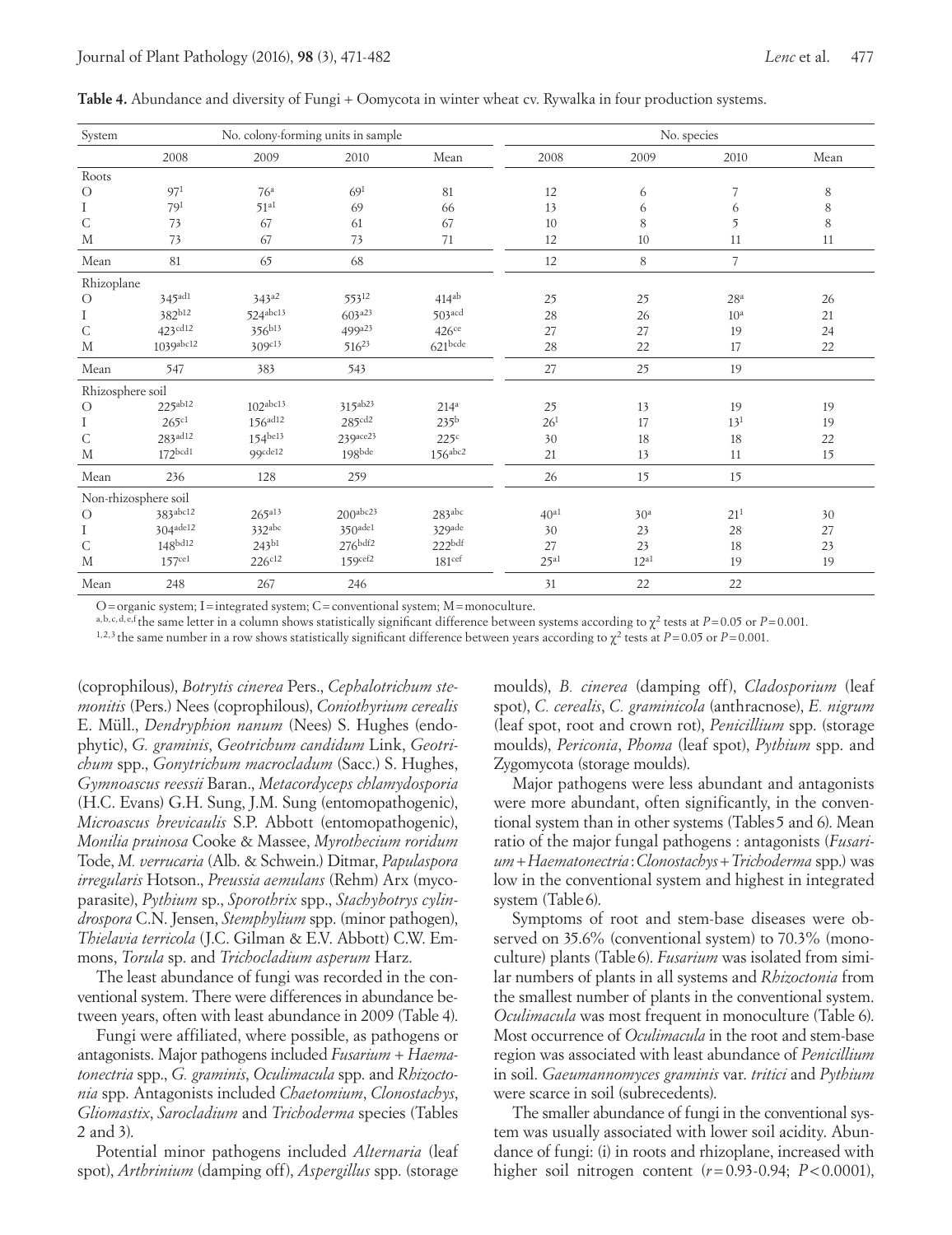**Table 5.** Abundance of pathogens and antagonists in winter wheat cv. Rywalka in 2008-2010.

|                                         | Cropping system | Roots            | Rhizoplane         | Rhizosphere soil | Non-rhizosphere<br>soil |
|-----------------------------------------|-----------------|------------------|--------------------|------------------|-------------------------|
|                                         | $\circ$         | 68ab             | $247$ abc          | 81 <sup>a</sup>  | 69abc                   |
| Abundance of pathogens                  | Ι               | 56 <sup>c</sup>  | 291 <sup>ad</sup>  | $141^{\rm abc}$  | 49ad                    |
| (no. colony-forming units)              | $\mathsf{C}$    | 35 <sup>ac</sup> | $183$ bde          | 77 <sup>b</sup>  | $34$ be                 |
|                                         | M               | 43 <sup>b</sup>  | $336$ ce           | 67 <sup>c</sup>  | $17^{\text{cde}}$       |
|                                         | $\overline{O}$  | 70.3             | 59.9               | 37.9             | 24.5                    |
|                                         | Ι               | 70.9             | 58.0               | 60.3             | 14.8                    |
| Total frequency of pathogens (%)        | $\mathsf{C}$    | 47.3             | 43.0               | 34.4             | 15.3                    |
|                                         | M               | 58.7             | 54.1               | 42.9             | 9.3                     |
|                                         | $\bigcirc$      | 7                | 15                 | 12               | 17                      |
|                                         | Ι               | 8                | 16                 | 13               | 12                      |
| Diversity of pathogens (no. species)    | $\mathsf{C}$    | 6                | 14                 | 14               | 13                      |
|                                         | M               | 6                | 18                 | 11               | 8                       |
|                                         | $\bigcirc$      | 18               | 48abc              | 59ab             | 79                      |
| Abundance of antagonists                | Ι               | 11 <sup>a</sup>  | $24$ ade           | 20 <sup>ac</sup> | 68                      |
| (no. colony-forming units)              | C               | 28 <sup>a</sup>  | 92bdf              | 69cd             | 83                      |
|                                         | M               | 18               | 134 <sup>cef</sup> | 35 <sub>bd</sub> | 84                      |
|                                         | $\bigcirc$      | 21.6             | 11.5               | 27.5             | 27.8                    |
|                                         | Ι               | 16.6             | 4.7                | 8.6              | 20.6                    |
| Total frequency of antagonists (%)      | C               | 42.3             | 21.5               | 30.6             | 37.3                    |
|                                         | M               | 25.3             | 21.5               | 22.6             | 46.5                    |
|                                         | $\circ$         | 6                | 10                 | 6                | 13                      |
|                                         | Ι               | 6                | 7                  | 8                | 11                      |
| Diversity of antagonists (no. species)  | C               | 5                | 11                 | 8                | 10                      |
|                                         | M               | 5                | 7                  | 5                | 9                       |
|                                         | $\circ$         | 3.8              | 5.1                | 1.4              | 0.8                     |
|                                         | Ι               | 5.1              | 12.1               | 7.1              | 0.7                     |
| Ratio of pathogen: antagonist abundance | C               | 1.25             | 2.0                | 1.1              | 0.4                     |
|                                         | M               | 2.4              | 2.5                | 1.9              | 0.2                     |

O=organic system; I=integrated system; C=conventional system; M=monoculture.

a,b,c,d,e,f the same letter in a column shows statistically significant difference between systems according to  $\chi^2$  tests at *P*=0.05 or *P*=0.001.

(ii) in roots, decreased with higher soil potassium content (*r*=−0.85; *P*<0.0001), (iii) in rhizoplane and rhizosphere soil, moderately increased and decreased, respectively, with higher soil magnesium content (*r*=0.80-−0.78; *P*<0.0001), and (iv) in rhizoplane, rhizosphere soil and non-rhizosphere soil, increased with higher temperature in June-July (*r*=0.65-0.99; *P*<0.0001) and decreased with higher precipitation in June-July (*r*=−0.50-−0.99; *P*<0.0001).

Yields of grain significantly differed between years, with the lowest in 2010 (data for individual years not shown). The highest and lowest yields of grain, numbers of ears per m2 and thousand-kernel weights (g) were recorded in the conventional and organic systems, respectively (Table 6). There is no clear indication that yields were affected by diseases.

### **DISCUSSION**

The results presented here show effects of environment, created in organic, integrated and conventional farming systems and in monoculture, on the abundance and diversity of root/soil microbiota, on potential soil suppressiveness to the foot and root disease complex, and on yield in one winter wheat cultivar (= genotype), Rywalka. The potential soil suppressiveness was measured as the ratio of fungal pathogens:antagonists (*Fusarium+Haematonectria* :*Clonostachys*+*Trichoderma* spp.) in soil.

Cultivar Rywalka (class A), chosen for this study, is commonly grown in Poland, partly because of its high resistance to the foot and root disease complex and to leaf and head diseases, and its relatively high protein content (Rydzak *et al*., 2012). In the experiments in 2008-2010 it had an average grain yield of 6.9t ha−1 in the conventional system, which was better than the yields of three other winter wheat cultivars tested in comparison (Feledyn-Szewczyk *et al*., 2014). The highest yield was associated with: (i) lower incidence of root and stem-base diseases, (ii) smaller occurrence of *Fusarium* and *Rhizoctonia* spp. in root and stem-base region, (iii) smallest abundance of wheat pathogens (*Fusarium+Haematonectria* spp.) and greater abundance of antagonists (*Clonostachys*+*Trichoderma*) in soil shown by the lower ratio of pathogens: antagonists (Table 6). The relatively high grain yield in the conventional system suggests that the plant-fungus-environment relationship in this system may help increase nutrient uptake, which may be dependent on vigorous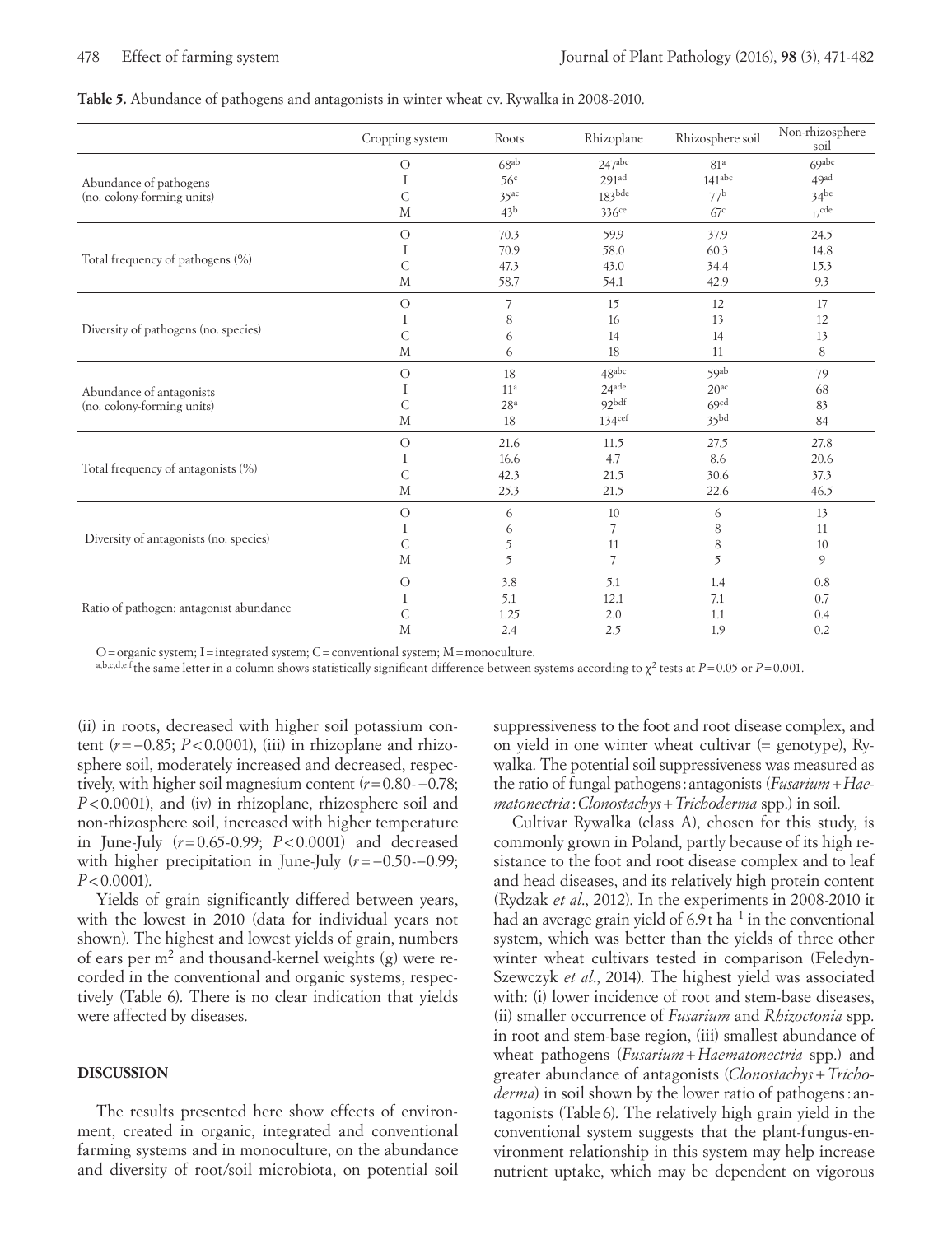**Table 6.** Fungal, disease and crop yield characteristics in four production systems used for winter wheat cv. Rywalka cultivation.

|                                                                                                               | Production system      |                       |                     |                     |  |  |
|---------------------------------------------------------------------------------------------------------------|------------------------|-----------------------|---------------------|---------------------|--|--|
| Characteristics                                                                                               | Organic                | Integrated            | Conventional        | Monoculture         |  |  |
| Mean* abundance of Fungi (no. colony-forming units)                                                           | 992ª                   | 1133 <sup>ab</sup>    | 940 <sup>b</sup>    | 1029                |  |  |
| Mean** ratio of fungal pathogens: antagonists<br>(Fusarium + Haematonectria: Clonostachys + Trichoderma spp.) | 1.6                    | 4.3                   | 0.9                 | 0.8                 |  |  |
| Mean proportion of plants with symptoms of root and stem-base diseases                                        | 44.3                   | 50.6                  | 35.6                | 70.3                |  |  |
| Mean proportion of plants infected with <i>Fusarium</i> spp.                                                  | 25.6                   | 31.8                  | 29.7                | 30.4                |  |  |
| Mean proportion of plants infected with <i>Oculimacula</i> spp.                                               | $25.6^{\rm a}$         | 28.9 <sup>b</sup>     | 32.0 <sup>c</sup>   | 50.7 <sup>abc</sup> |  |  |
| Mean proportion of plants infected with Rhizoctonia spp.                                                      | 13.1 <sup>a</sup>      | 9.9 <sup>b</sup>      | 1 9abc              | 14.2 <sup>c</sup>   |  |  |
| Mean <sup>**</sup> proportion of $Fusarium + Haematonectria$ spp.                                             | 31.2                   | 41.8 <sup>a</sup>     | $22.0^{\rm a}$      | 23.3                |  |  |
| Mean** proportion of <i>Penicillium</i> spp.                                                                  | 25.5                   | 24.1                  | $28.1^{a}$          | 14.9 <sup>a</sup>   |  |  |
| Mean <sup>**</sup> proportion of <i>Clonostachys</i> + <i>Trichoderma</i> spp.                                | 19.7                   | 9.7 <sup>ab</sup>     | $24.3^{\circ}$      | $28.3^{b}$          |  |  |
| Yield of grain $(t \text{ ha}^{-1})^+$                                                                        | 3.37abc                | $6.66$ <sup>ade</sup> | 6.90 <sup>bdf</sup> | 5.23 <sup>cef</sup> |  |  |
| Number of ears in $1 \text{ m}^2$                                                                             | $350.0$ <sup>abc</sup> | 453.0 <sup>a</sup>    | $493.7$ be          | 441.7 <sup>ce</sup> |  |  |
| Thousand kernels weight (g)                                                                                   | 37.93                  | 47.77                 | 49.40               | 45.67               |  |  |

\* Mean from roots+rhizoplane+rhizosphere soil+non-rhizosphere soil.

\*\* Mean from rhizoplane + rhizosphere soil + non-rhizosphere soil.<br>a,b,c,d,e,f,g,h,the same letter in a row shows statistically significant difference between systems according to  $\chi^2$  tests at  $P = 0.05$  or  $P = 0.001$ .<br>

root growth (partly through elimination of pathogens), higher mineralization via root exudates and a higher level of mycorrhization.

Effects of naturally occurring fungal antagonists on decreasing the occurrence of diseases or elimination of pathogens have been observed previously. Suppression of wheat soil-borne root pathogens (*F. culmorum*, *G. graminis*, *Rhizoctonia*) and foliar pathogens (*Zymoseptoria tritici* (Desm.) Quaedvl. & Crous, *Puccinia recondita* Dietel & Holw.) by soil microbiota were reported by Lemanczyk and Łukanowski (2000), Mazzola and Gu (2000), Lemańczyk and Sadowski (2002), Roberti *et al.* (2008), Sari *et al*. (2008) and Donn *et al.* (2014).

The positive phytopathological effects observed in the conventional system in 2008-2010, in comparison with the organic or integrated systems or monoculture, was associated with 5-17% decrease in overall abundance of fungi. This was associated with decreased soil acidity and smaller soil nitrogen and magnesium contents, probably a result of no organic fertilizers or limited amounts of inorganic fertilizers being applied. The behaviour of the microbiota resulted from fungal preferences for lower pH and probably from fungal response to nutrient availability. Intensive inorganic fertilization usually decreases the preference of rhizosphere microbiota for root-derived substrates, leading to a simpler microbe association (Ai *et al.*, 2015).

The decreased abundance of fungi in the conventional system seems not to have resulted from the type or doses of pesticides applied (pesticides were similar, and doses even smaller, than in monoculture, where greater abundance of fungi was observed) but may, however, have resulted from competition by antagonistic fungi, i.e. dominating *Clonostachys*+*Penicillium*+*Trichoderma* species.

Cultivar Rywalka was bred for conventional farming systems and the results presented show that the desired traits were expressed mostly in that system. Such

performance is not unusual. A similarly greater performance of wheat cv. Zyta (bred for organic farming) in the organic production system was reported by Lenc *et al*. (2015). Benefits and potential negative side-effects of growing particular plant cultivars (including wheat) in preferred and non-preferred production systems were also reported by Lammerts van Bueren *et al*. (2011).

The microbiota detected is mostly an effect of habitat created by the production system. Effects of plant genotype (cultivar) cannot be excluded, however. Cultivar contributes to creating the environment in which soil microorganisms respond. Cultivar-specific effects on the spectrum of microbiota have been observed by Hetrick *et al*. (1995), Smith and Goodman (1999), Engelhard *et al*. (2000), Mazzola and Gu (2000), Germida and Siciliano (2001), Rengel (2002), Mazzola *et al*. (2004), Singh *et al*. (2012), Donn *et al*. (2015) and Sapkota *et al*. (2015). These effects result from long evolution over generations and specific physiological adaptation to particular conditions (Crowley and Rengel, 1999; Uren, 2007). Root exudates (selective substances, including signaling compounds) resulting from specific biosynthetic processes and cross-membrane transport play the most important role in the mechanisms of microbial response (Hartmann *et al*., 2009). Discrimination between pathogens and beneficial mutualists or commensals can also be controlled by the plant's immune system (Jones and Dangl, 2006; Shade and Handelsman, 2012).

The present study and those of Wissuva *et al*. (2009) and Lenc *et al*. (2015) show that the microbial interactions in the root/soil zone may be used in selection of a wheat cultivar for production in a particular set of conditions or in breeding programmes.

In conclusion, the low ratio of fungal pathogens : antagonists (*Fusarium+Haematonectria* :*Clonostachys* +*Trichoderma* spp.) in soil associated with lowest incidence of root and stem-base diseases, lower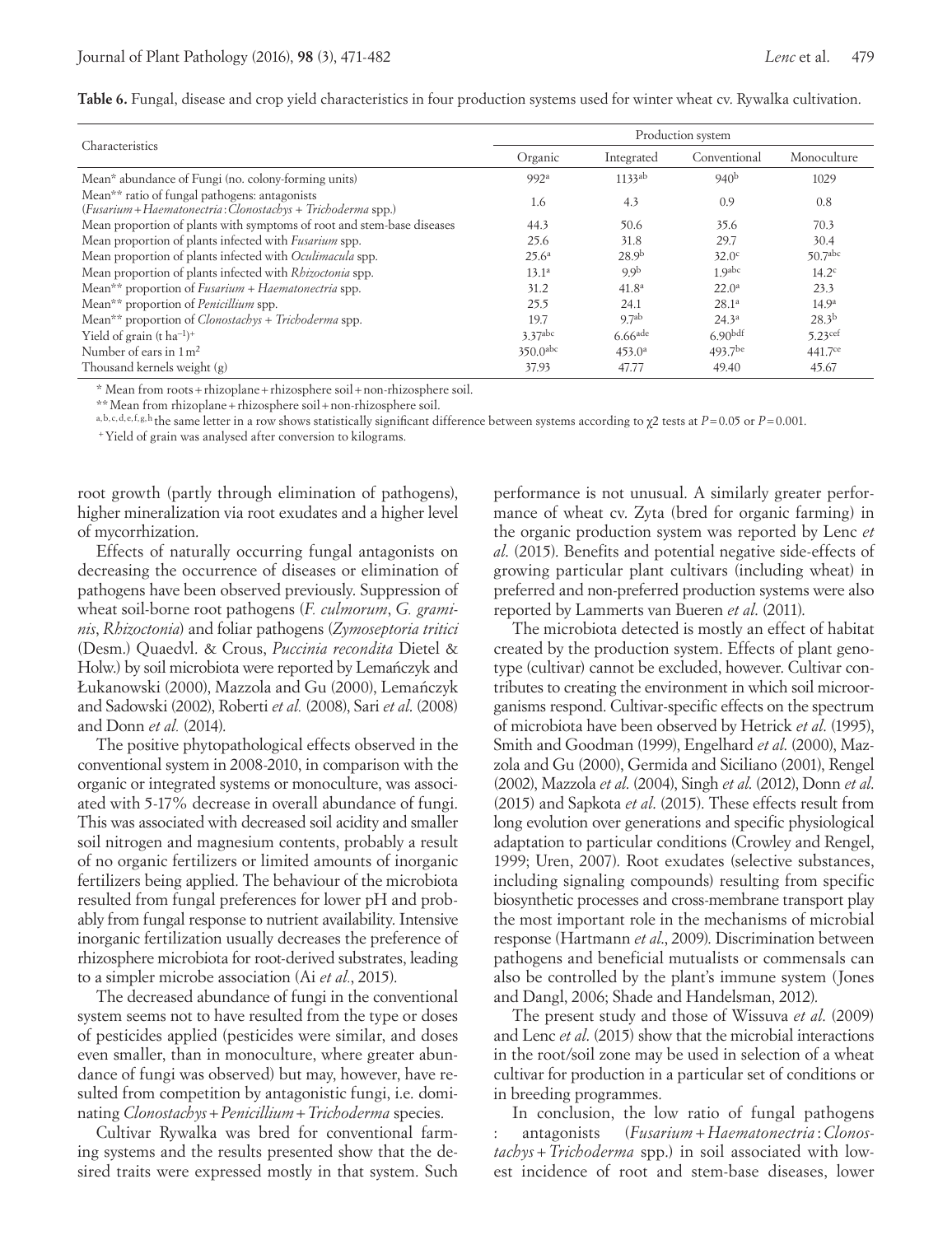occurrence of *Fusarium* and *Rhizoctonia* in the root and stem-base region and highest yield of grain in a conventional system for production of wheat cv. Rywalka confirms the cultivar's suitability for high-input conventional farming.

## **REFERENCES**

- Agrios G.N., 2005. Plant Pathology (5th edition). Elsevier-Academic Press, San Diego, CA. pp. 952.
- Ai C., Liang G., Sun J., Wang X., He P., Zhou W., He X., 2015. Reduced dependence of rhizosphere microbiome on plantderived carbon in 32-year long-term inorganic and organic fertilized soils. *Soil Biology and Biochemistry* **80**: 70-78.
- Amarlou O.A., Rouhani H., Mahdikhani Moghadam E., 2010. Identification and pathogenicity of fungi involved in root and crown rot of wheat in North Khorasan province (Northeast of Iran). *Journal of Plant Protection* **24**: 269-284.
- Anonymous, 2010. World wheat crop to be third largest ever*.*  Farmers Weekly, Academic co, California, WH. Freeman and Co. pp. 433.
- Baresel J.P., Zimmermann G., Reents H.J., 2008. Effects of genotype and environment on N uptake and N partition in organically grown winter wheat (*Triticum aestivum* L.) in Germany. *Euphytica* **163**: 347-354.
- Behl R.K., Ruppel S., Kothe E., Narula N., 2007. Wheat × *Azotobacter* × VA mycorrhiza interactions towards plant nutrition and growth – a review. *Journal of Applied Botany and Food Quality* **81**: 95-109.
- Berg G., Roskot N., Steidle A., Eberl L., Zock A., Smalla K., 2002. Plant-dependent genotypic and phenotypic diversity of antagonistic rhizobacteria isolated from different *Verticillium* host plants. *Applied and Environmental Microbiology* **68**: 3328-3338.
- Berg G., Zachow C., Lottmann J., Götz M., Costa R., Smalla K. 2005. Impact of plant species sphere associated fungi antagonistic to *Verticillium dahliae* Kleb. *Applied and Environmental Microbiology* **71**: 4203-4213.
- Bertholdsson N-O., 2005. Early vigour and allelopathy two useful traits for enhanced barley and wheat competiveness against weeds. *Weed Research* **45**: 94-102.
- Bockus W.W., Bowden R.L., Hunger R.M., Morrill W.L., Murray T.D., Smiley R.W. (eds), 2010. *Compendium of Wheat Diseases*, 3rd edition. St. Paul, MN, USA, APS Press – The American Phytopathological Society.
- Bonilla N., Gutiérrez-Barranquero J.A., de Vicente A., Cazorla F.M., 2012. Enhancing soil quality and plant health through suppressive organic amendments. *Diversity* **4**: 475-491.
- Cao Q.G., Chen H.G., Yang A.G., Zhang Y.G., Lin L., Yu H.S., 2006. Effects of straw mulching on the bacteria number in wheat field and the incidence of wheat sharp eyespot. *Soils* **38**: 459-464.
- Ceseviciene J., Slepetiene A., Leistrumaite A., Ruzgas V., Slepetys J., 2012. Effects of organic and conventional production systems and cultivars on the technological properties of winter wheat. *Journal of the Science of Food and Agriculture* **92**: 2811-2818.
- Chen H.G., Cao Q.G., Xiong G.L., Li W., Zhang A.X., Wang J.S., 2010. Composition of wheat rhizosphere antagonistic bacteria and wheat sharp eyespot as affected by rice straw mulching. *Pedosphere* **20**: 505-514.
- Choi G.J., Kim J.C., Jang K.S., Nam M.H., Lee S.W., Kim H.T., 2009. Biocontrol activity of *Acremonium strictum* BCP against Botrytis diseases. *Plant Pathology Journal* **25**: 165-171.
- Christensen S., 1995. Weed suppression ability of spring barley varieties. *Weed Research* **35**: 241-247.
- Cook R.J., 2006. Toward cropping systems that enhance productivity and sustainability. *Proceedings of the National Academy of Sciences USA* **103**: 18389-18394.
- Cook R.J., Baker K.F., 1983. The nature and practice of biological control. St. Paul, MN, USA, American Phytopathological Society. pp. 539.
- Crowley D.E., Rengel Z., 1999. Biology and chemistry of rhizosphere influencing nutrient availability. In: Rengel Z. (ed.). Mineral nutrition of crops: Fundamental mechanisms and implications. The Haworth Press, New York, USA, pp. 40.
- Domsch K.H., Gams W., Anderson T-H., 1980. Compendium of Soil Fungi. Academic Press. New York, USA.
- Donn S., Almario J., Muller D., Moënne-Loccoz Y., Gupta V.V.S.R., Kirkegaard J.A., Richardson A.E., 2014. Rhizosphere microbial communities associated with Rhizoctonia damage at the field and disease patch scale. *Applied Soil Ecology* **78**: 37-47.
- Donn S., Kirkegaard J.A., Perera G., Richardson A.E., Watt M., 2015. Evolution of bacterial communities in the wheat crop rhizosphere. *Environmental Microbiology* **17**: 610-621.
- Engelhard M., Hurek T., Reinhold-Hurek B., 2000. Preferential occurrence of diazotrophic endophytes, *Azoarcus* spp., in wild rice species and land races of *Oryza sativa* in comparison with modern races. *Environmental Microbiology* **2**: 131-141.
- Feledyn -Szewczyk B., Jończyk K., Berbeć A., 2013. The morphological features and canopy parameters as factors affecting the competition between winter wheat varieties and weeds. *Journal of Plant Protection Research* **53**: 203-209.
- Feledyn-Szewczyk B., Kuś J., Jończyk K., Stalenga J., 2014. The suitability of different winter and spring wheat varieties for cultivation in organic farming. Organic Agriculture Towards Sustainability, http://dx.doi.org/10.5772/58351.
- Germida J.J., Siciliano S.D., 2001.Taxonomic diversity of bacteria associated with the roots of modern, recent and ancient wheat cultivars. *Biology and Fertility of Soils* **33**: 410-415.
- Gu Y.H., Mazzola M., 2003. Modification of fluorescent pseudomonad community and control of apple replant disease induced in a wheat cultivar-specific manner. *Applied Soil Ecology* **24**: 57-72.
- Harman G.E., Kubicek C.P., 1998. *Trichoderma* and *Gliocladium*, Vol. 2, Enzymes, Biological Control and Commercial Applications.Taylor & Francis. London.
- Hartmann A., Schmid M., Van Tuinen D., Berg G., 2009. Plantdriven selection of microbes. *Plant and Soil* **321**: 235-257.
- Hetrick B.A.D., Wilson G.W.T., Gill B.S., Cox T.S., 1995. Chromosome location of mycorrhizal responsive genes in wheat. *Canadian Journal of Botany* **73**: 891-897.
- Hornby D., Bateman G.L., 1998. Take-all disease of cereals: A regional perspective. CAB International, pp. 384.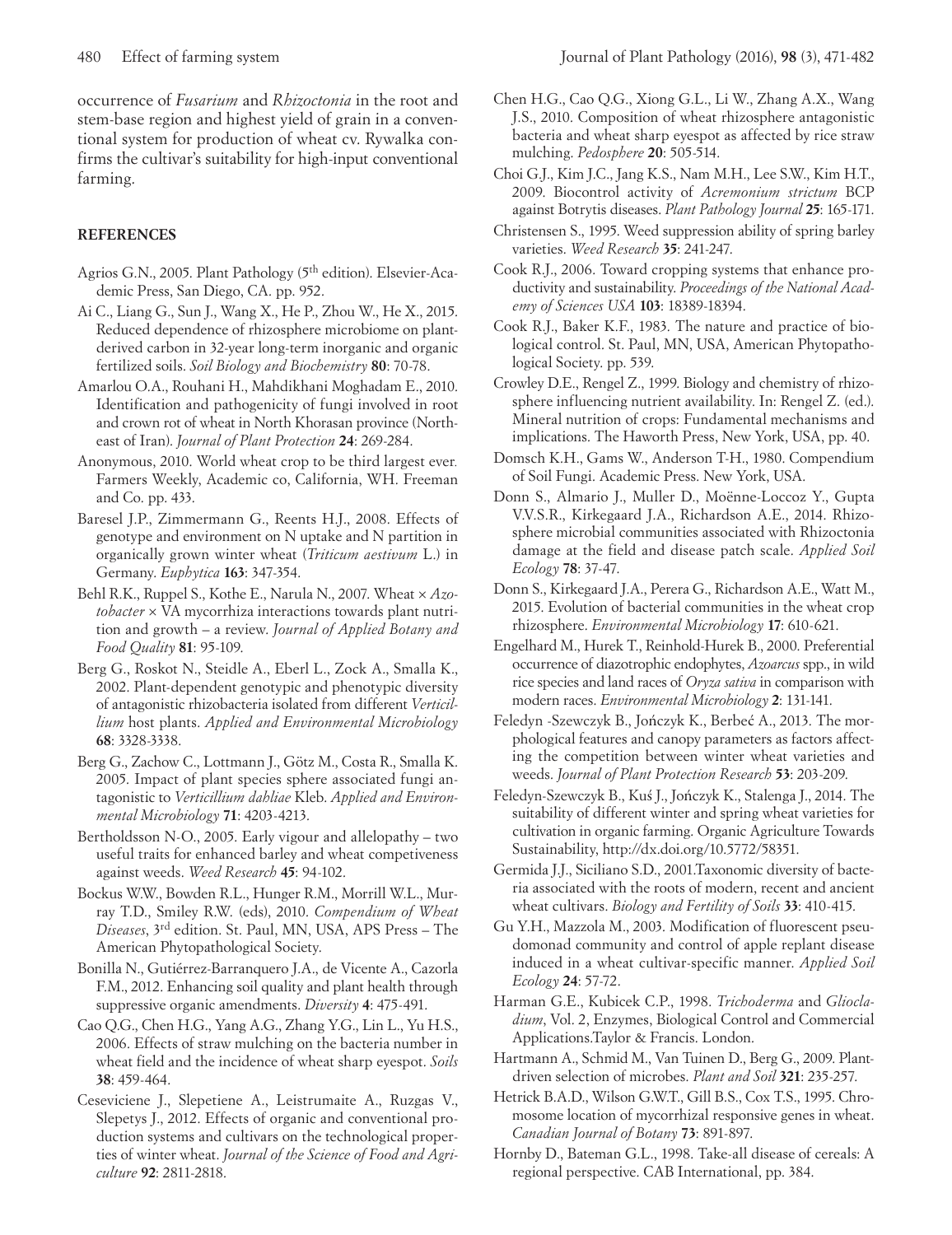- Hue A.G., Voldeng H.D., Savard M.E., Fedak G., Tian X., Hsiang T., 2009. Biological control of Fusarium head blight of wheat with *Clonostachys rosea* strain ACM941. *Canadian Journal of Plant Pathology* **31**:169-179.
- Jones J.D.G., Dangl J.L., 2006. The plant immune system. *Nature* **444**: 323-329.
- Jończyk K., 2002. Response of selected winter wheat varieties for cultivation in different crop production systems. *Pamiętnik Puławski* **130**: 339-346.
- Juhnke M.E., Mathre D.E., Sands D.C., 1984. A selective medium for *Gaeumannomyces graminis* var*. tritici*. *Plant Disease* **68**: 233-236.
- Klich M.A., Pitt J.I., 1992. A laboratory guide to the common *Aspergillus* species and their teleomorphs. Commonwealth Scientific and Industrial Research Organisation, Division of Food Processing, North Ryde, New South Wales, Australia. pp. 116.
- Kogel K.H., Langen G., 2005. Induced disease resistance and gene expression in cereals. *Cellular Microbiology* **7**: 1555-1564.
- Kolb L.N., Gallandt E.R., 2012. Weed management in organic cereals: advances and opportunities. *Organic Agriculture* **2**: 23-42.
- Krejčířová L., Capouchová I., Petr J., Bicanová E., Faměra O., 2007. The effect of organic and conventional growing systems on quality and storage protein composition of winter wheat. *Plant Soil and Environment* **53**: 499-505.
- Krejčířová L., Capouchová I., Petr J., Bicanova E., Kvapil R., 2006. Protein composition and quality of winter wheat from organic and conventional farming. *Zemdirbyste = Agriculture* **93**: 285-296.
- Kuś J., Mróz A., Jończyk K., 2006. Intensity of fungal diseases of selected varieties of winter wheat cultivated in the organic crop production systems. *Journal of Research and Applications in Agricultural Engineering* **51**: 88-93.
- Lammerts van Bueren E.T., Jones S.S., Tamm L., Murphy K.M., Myers J.R., Leifert C., Messmer M.M., 2011. The need to breed crop varieties suitable for organic farming, using wheat, tomato and broccoli as examples: A review. *NJAS - Wageningen Journal of Life Sciences* **58**: 193-205.
- Larkin R.P., Hopkins D.L., Martin F.N., 1993. Effect of successive watermelon plantings on *Fusarium oxysporum* and other microorganisms suppressive and conducive to *Fusarium*  wilt of watermelon. *Phytopathology* **83**: 1097-1105.
- Larkin R.P., Hopkins D.L., Martin F.N., 1996. Suppression of *Fusarium* wilt of watermelon by nonpathogenic *Fusarium oxysporum* and other microorganisms recovered from a disease suppressive soil*. Phytopathology* **86**: 812-819.
- L-Baeckstrom G., Lundegårdh B., Hanell U., 2006. The interactions between nitrogen dose, year and stage of ripeness on nitrogen and trace element concentrations and seed-borne pathogens in organic and conventional wheat*. Journal of the Science of Food and Agriculture* **86:** 2560-2578.
- Leibl M., Petr J., 2000. Varieties of winter wheat for ecological farming. In: *Proceedings of the 13th International IFOAM Scientific Conference in Basel*. Vdf Hochschulverlag AG an der ETH Zurich: 243.
- Lemańczyk, G., Łukanowski A., 2000. Fungal communities and health status of winter wheat roots cultivated after lupine

and its mixtures. *Phytopathologia Polonica* **20**: 139-154.

- Lemańczyk G., Sadowski Cz., 2002. Fungal communities and health status of roots of winter wheat cultivated after oats and oats mixed with other crops. *BioControl* **47**: 349-361.
- Lenc L., Kwaśna H., Sadowski Cz., Grabowski A., 2015. Microbiota in wheat roots, rhizosphere and soil in crops grown in organic and other production systems. *Journal of Phytopathology* **163**: 245-263.
- Mangan A., 1967. Studies on wheat rhizosphere in soil. *Irish Journal of Agricultural Research* **6**: 9-14.
- Mazzola M., 2002. Mechanisms of natural soil suppressiveness*. Antonie van Leeuwenhoek* **81**: 557-64.
- Mazzola M., Gu Y.H., 2000. Impact of wheat cultivation on microbial communities from replant soils and apple growth in greenhouse trials. *Phytopathology* **90**: 114-119.
- Mazzola M., Gu Y.H., Funnell D.L., Cohen M.F., Raaijmakers J.M., 2004. Significance of host genotype in exploitation of resident disease suppressive soil microbial communities*. Phytopathology* **94**: S125.
- Murray T.D., 1992. *Pseudocercosporella*. In: Singleton LL., Mihail J.D., Rush C.M. (eds), Methods for Research on Soilborne Phytopathogenic Fungi. APS Press, St. Paul, MN, USA, pp. 149-152.
- Nguyen T.H., Deaker R., Kennedy I.R., Roughly R.J., 2003. The positive yield response of field-grown rice to inoculation with a multi-strain biofertiliser in the Hanoi area, Vietnam. *Symbiosis* **35**: 231-245.
- Oehl F., Sieverding E., Mäder P., Dubois D., Ineichen K., Boller T., Wiemken A., 2004. Impact of long-term conventional and organic farming on the diversity of arbuscular mycorrhizal fungi. *Oecology* **138**: 574-583.
- Pitt D., 1964. Studies on sharp eyespot disease of cereals. *Annals of Applied Biology* **54**: 77-89.
- Rengel Z., 2002. Breeding for better symbiosis. *Plant and Soil* **245**: 147-162.
- Rengel Z., Marschner P., 2005. Nutrient availability and management in the rhizosphere: exploiting genotypic differences. *New Phytologist* **168**: 305-312.
- Roberti R., Veronesi A., Cesari A., Cascone A., Di Berardino I., Bertini L., Caruso C., 2008. Induction of PR proteins and resistance by the biocontrol agent *Clonostachys rosea* in wheat plants infected with *Fusarium culmorum*. *Plant Science* **175**: 339-347.
- Rodgers-Gray B.S., Shaw M.W., 2000. Substantial reductions in winter wheat disease caused by addition of straw but not manure to soil. *Plant Pathology* **49***:* 590-599.
- Rydzak L., Andrejko D., Masłowski A., Hodara K., 2012. Wpływ obróbki wstępnej ziarna pszenicy przed przemiałem z zastosowaniem impregnacji i mikronizacji na wyciąg mąki. (The influence of impregnation and micronization of wheat before the milling process on flour extract). *Inżynieria Rolnicza* **3**: 209-215.
- Sapkota R., Knorr K., Jørgensen L.N., O'Hanlon K.A., Nicolaisen M., 2015. Host genotype is an important determinant of the cereal phyllosphere mycobiome. *New Phytologist* **207**: 1134-1144.
- Sari E., Etebarian H.R., Aminian H., 2008. Effects of *Pseudomonas fluorescens* CHA0 on the resistance of wheat seedling